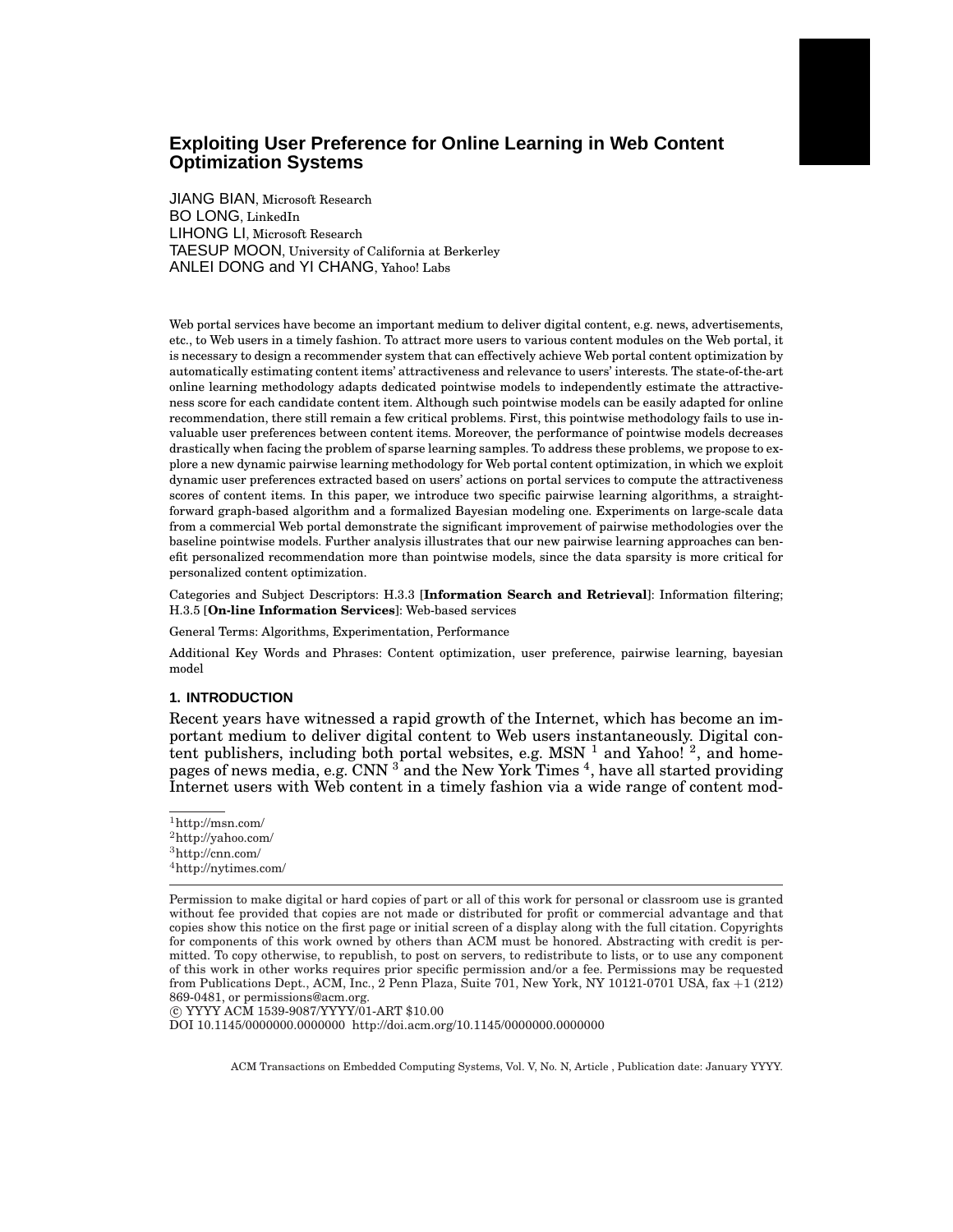

Fig. 1. A snapshot of Yahoo! front page. The page contains multiple recommendation modules such as the *Today module*, *Trending Now module* and *News module*.

ules. For example, as shown in Figure 1, the Yahoo! front page presents users with a number of content modules, including today's emerging events, news of various aspects, and trending queries from the search engine. However, Web users usually have short attention span while facing the explosion of Web content, often referred as *information overload*. Thus, it is necessary for those Web publishers to *optimize* their content by recommending content items that are most attractive to users for any given time in order to retain users to their portal sites at an ongoing basis.

In general, the process of Web portal content optimization consists of gathering information about portal website users, managing the content assets, analyzing current and past user interactive actions, and, based on the analyses, delivering the right content to each user at the right time. While above general process of content optimization looks similar to that of traditional personalized recommendation scenarios, it is not feasible to just simply adopt the conventional recommendation algorithms such as content-based filtering or collaborative filtering; the reason is because the Web portal content optimization problem has a couple of unique issues, such as extremely dynamic content pool and time-sensitive user preferences. Namely, in a Web portal, the content pool, e.g., the trending search queries, can be varying very frequently, and each content item may have a lifetime of only several hours. Therefore, most of the traditional personalized recommendation algorithm would suffer from a severe cold start problem. Moreover, user preferences over the content items may also vary quickly as users who come to Web portal are usually interested in timely topics, hence a specific user may look for different types of contents depending on the time of visit.

A key challenge to address above issues for content optimization is to devise *online learning* algorithms that can quickly learn what item a user may be interested for a given time, based on users' past interactions with the content items. The main problem that arises in devising such scheme is the explore-exploit dilemma, a well-studied prob-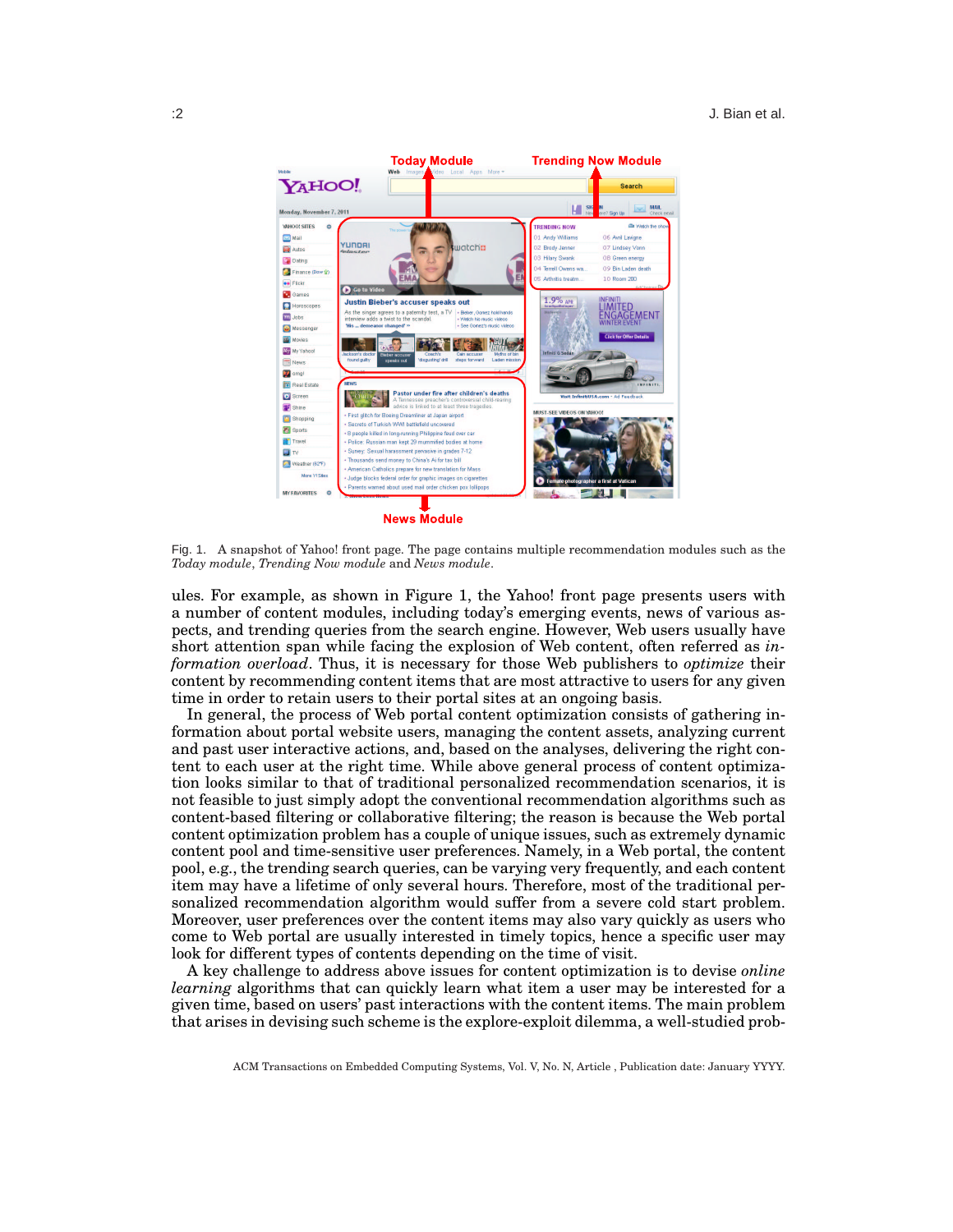lem in statistics and machine learning communities. That is, the content optimization system should explore the content pool enough to find out the best item for a given user at a given time, and simultaneously, sufficiently exploit the best item for users so that overall user satisfaction could be maximized. Recently, some variations of the *multi-armed bandit* schemes, which are online learning algorithms that are designed to solve above dilemma, have been successfully applied to optimizing the content offerings for Today Module on Yahoo! front page [Agarwal et al. 2008] <sup>5</sup> . The main idea is to apply the  $\epsilon$ -greedy strategy; namely, constantly explore to estimate the attractiveness of each content item from a small fraction of user traffic in which the items are shown in random orders, then exploit the best item learned from the exploration at a given time for the rest of the user traffic. For the personalization, of course, several features that reflect user characteristics were used so that the "best" in above procedure can be found for each user. In results, when the click-through rate (CTR) of an item is used as a proxy for the attractiveness, above scheme has significantly improved the CTR of the Today Module.

Despite the practical success of above method, the approach is somewhat limited as it is more appropriate for the setting in which the user traffic size is large and the content pool size is relatively small, like the popular Today Module. In such cases, obtaining a reliable CTR estimate for each content item from the random exploration is realistic since there will be a large number of views and clicks for any single item. However, in applications like Trending Now or News Module on the Yahoo! front page, in which users' interactions via clicks are relatively lower while the content pool size can be larger, simply trying to estimate CTR of each item by treating every logged views and clicks equally could cause more problems than solutions; that is, recommending content items based on inaccurate estimates of CTRs would not make the recommendation quality any better. In order to partly remedy such low-clicks and views problem, recently [Dong et al. 2011] has proposed a method to effectively interpret users' actions, i.e., views and clicks, such that the estimates of CTRs of contents could become more reliable when using the data that have been appropriately interpreted.

While the online learning framework and the action interpretation mentioned above could alleviate some of the weaknesses associated with traditional recommendation techniques for the content optimization problems, there still are a few critical problems that are unique to the content optimization at portal websites and have not been studied in the literature. First, as shown in Figure 1, each content module usually presents a couple of content items in a limited space, thus, users' actions can not only represent their interests on a single item but also strongly indicate users' preferences among displayed items. However, most of previous online learning schemes that deal with the explore-exploit challenge only employs dedicated pointwise models, thus overlooking some invaluable user preferences between content items implied by user actions. Second, the personalization of content optimization typically happens by segmenting users into several smaller groups based on user features, and the sparse samples problem mentioned above not only would persist, but would become worse. That is, since the life time of an item could be very short, a pointwise model would never be able to collect enough samples to obtain a reliable CTR estimate for the item before it disappears in the content pool. Such unreliable estimate of CTR would result in unsatisfying recommendation.

In this paper, to address above challenges, we propose new dynamic pairwise learning methodologies for devising an online learning algorithm in the context of Web portal content optimization that deals with the explore-exploit dilemma. In particular, we will first take a deep look on user action information and explore how to extract

<sup>5</sup>See http://visualize.yahoo.com/core/ for concrete examples.

ACM Transactions on Embedded Computing Systems, Vol. V, No. N, Article , Publication date: January YYYY.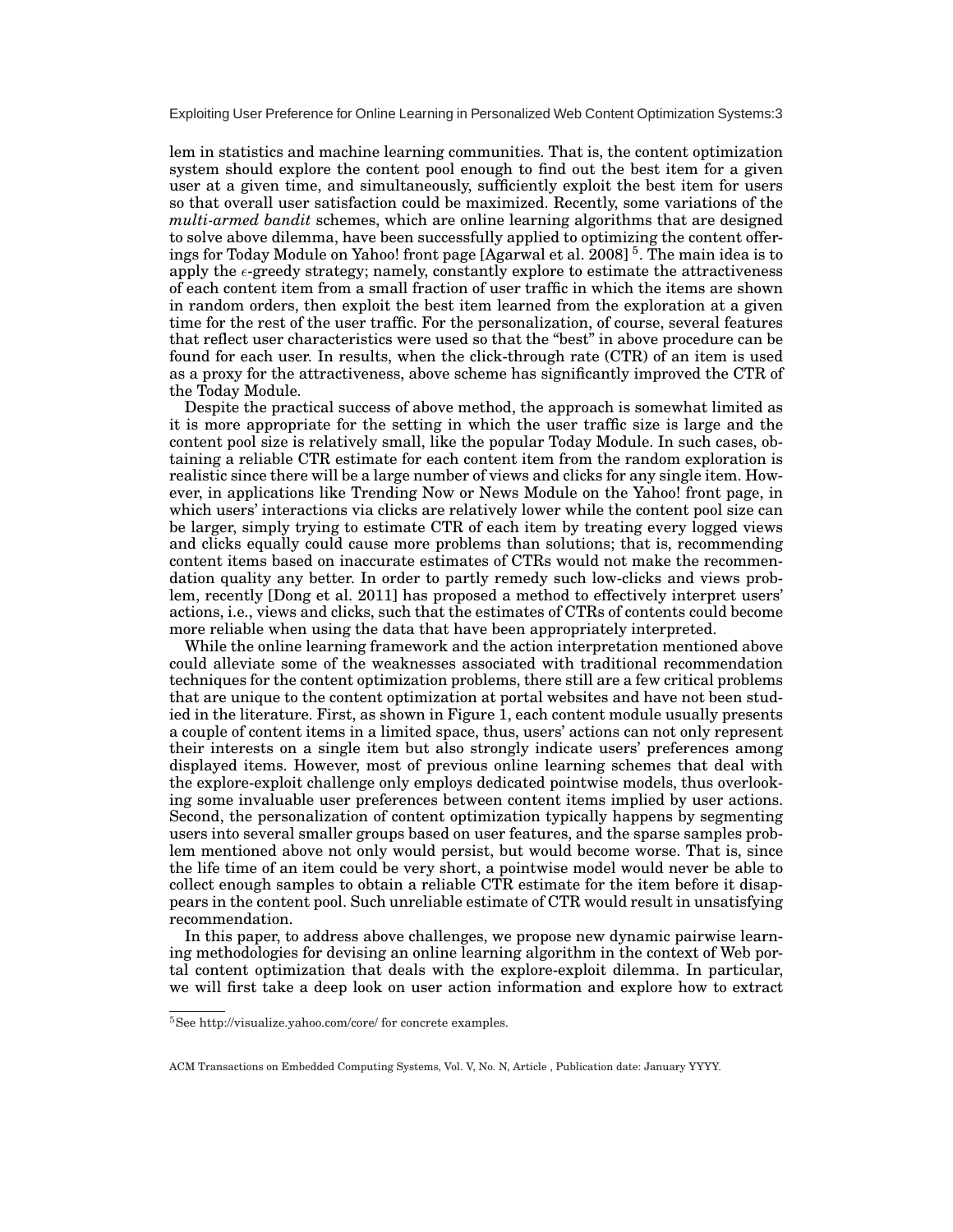preferences between content item pairs accordingly. Then, we introduce two specific dynamic pairwise learning algorithms that estimate the attractiveness score for each item from the extracted preferences during the exploration phase: the first algorithm applies a graph-based method, while the other introduces a general Bayesian modeling process. These two algorithms are dynamic in the sense that they both rely on users' more recent preferences rather than old ones. We examine the effectiveness of pairwise learning approaches by conducting experiments on two large-scale data sets from a commercial Web portal. The results demonstrate significant improvements of pairwise methodologies in terms of the precision metric over the baseline pointwise model approach. Moreover, further analysis shows that pairwise learning approaches can be more beneficial for the sparse learning samples caused by personalization than the pointwise models. Finally, to complement the empirical findings, we provide a few theoretical insights that further justify the advantages of pairwise learning approaches over pointwise ones. To summarize, our specific contributions include:

- A general pairwise learning methodology that exploits dynamic user preferences for online learning in the Web content optimization system. To the best of our knowledge, this work is an early attempt to introduce pairwise learning methodology for resolving the explore-exploit dilemma prevalent in the Web content optimization.
- Two specified pairwise learning algorithms, one graph-based and the other based on Bayesian modeling, for Web content optimization using preferences.
- Analyses of the effects of important factors, including dynamic user preferences and user action positions, for pairwise online recommendation.
- Theoretical insights for justifying that pairwise learning methods can benefit online learning more in recommender systems compared with pointwise models.

The rest of this paper is organized as follows. Section 2 reviews the literature in pairwise learning and content optimization in recommender systems. Section 3 introduces our specific online learning framework for recommendation and points out the critical challenges for achieving better content optimization. To address these challenges, Section 4 proposes pairwise learning approaches and introduces two specified algorithms. A large-scale evaluation and discussion based on real-world data collected from a commercial portal website are presented in Section 5. To complement our empirical findings, we provide a few theoretical insights about the advantages of pairwise approaches in Section 6. Finally, we conclude the paper and point out future work in Section 7.

## **2. RELATED WORK**

### **2.1. Pairwise Learning**

Considerable research on pairwise learning has been conducted in the context of learning a ranking function for search applications, so-called learning-to-rank. While there are vast amount of papers on this topic, some representative work include RankBoost, [Freund et al. 1998], RankSVM [Joachims 2002], RankNet [Burges et al. 2005], and GBRank [Zheng et al. 2007]. For a more comprehensive reference, one can see [Liu 2009].

As mentioned in the Introduction, this paper is an early attempt to introduce pairwise learning methodology for dealing with the explore-exploit dilemma in Web content optimization. Although it looks similar, our proposed methodology is still quite different from pairwise learning-to-rank schemes in terms of several aspects of problem formulation:

<sup>r</sup> *Less rich features:* For the learning-to-rank problems, content items to rank for each search query are usually represented as a rich set of features, e.g., TF-IDF or BM25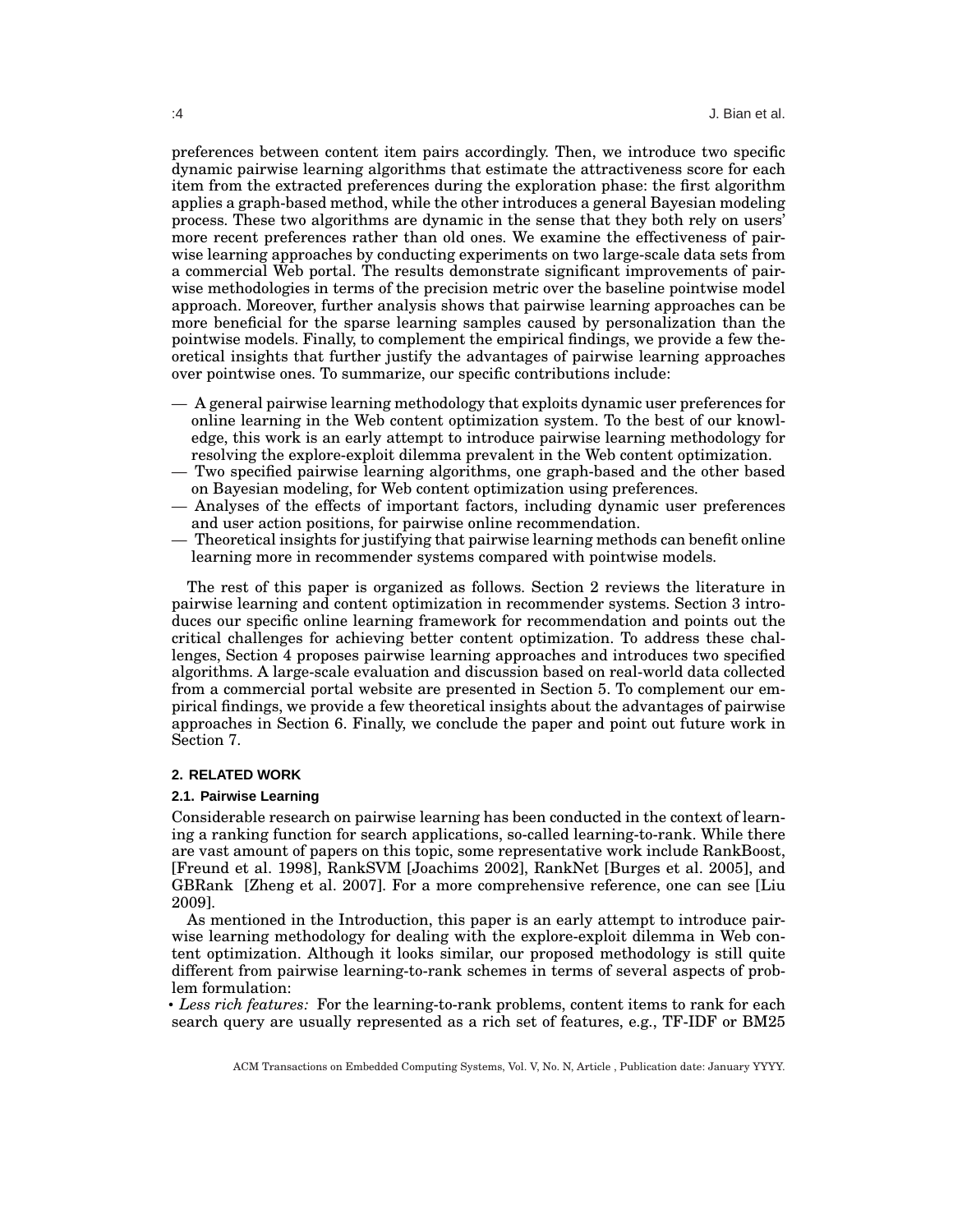from information retrieval. Thus, the goal of the learning-to-rank is to obtain a mapping function from the feature space into the ranking scores, and it is usually solved by a discriminative learning process; however, since the query, i.e., the user preference, is mostly implicit in Web portal content optimization, there are not so rich features yet to describe content items as in the learning-to-rank problems.

<sup>r</sup> *Existence of temporal dynamics of the user preferences:* In learning-to-rank for search, the user preferences are usually assumed to be stationary over time since the relevance between any pair of query and document does not change very frequently. However, user preferences under Web portal content optimization may yield more dynamics as Web users' interests in emerging information on Web portals can change very often. Thus, reflecting such time-varying user preferences to the recommendation algorithm is one of the key challenges in content optimization.

<sup>r</sup> *Difference in learning process:* Due to the essential difference in terms of necessity to update the model in real time, learning-to-rank and Web content optimization yield quite different pairwise learning processes. In particular, the pairwise learningto-rank leverage user preferences to build the pairwise objective function, but its ranking function still uses an individual content item's features as input to compute the ranking score of this item. And, it takes an offline optimization process to obtain the parameters of the ranking function. Nevertheless, for our online pairwise content optimization, all extracted user preferences are used directly to infer the attractiveness score of each content item. As a result, the recommendation models can be updated in an online process such that the effects of user preferences can be reflected in the recommender system in real time.

## **2.2. Personalized Recommendation and Content Optimization**

As mentioned in the Introduction, the Web content optimization problem is in general defined as the problem of selecting and presenting content items that may be most relevant to a user at a given time who intends to browse the Web for information. Depending on different applications and settings, there are many variants of the problem such as selecting articles published on portal websites [Agarwal et al. 2008; Agarwal et al. 2010], news personalization [Das et al. 2007; Li et al. 2010], computational advertising [Broder 2008; Richardson et al. 2007] and many others. Since the Web content optimization problem is a variation of personalized recommendation problems, we summarize below some previous work in recommender systems that are relevant to our work.

For general personalized recommendation problems, there are two major classes of standard approaches: content-based filtering and collaborative filtering. The former one reflects the scenario where a recommender system monitors a document stream and pushes documents that match a user profile to the corresponding user. Then, the filtering system uses explicit relevance feedback from users to update the user's profile using relevance feedback retrieval models [Zhang and Koren 2007; Yu et al. 2004; Zigoris and Zhang 2006] or machine learning algorithms [Yang et al. 2005; Gabrilovich et al. 2004]. Collaborative filtering goes beyond merely using document content but takes advantage of information from other users with similar tastes and preferences [Konstan et al. 1997; Jin et al. 2004; Hofmann and Puzicha 1999; Herlocker et al. 1999]. Some of previous studies [Melville et al. 2002; Wang et al. 2006] have tried to combine both techniques to build more effective recommender systems.

More recently, implicit user-grouping by latent-group or factor models[Srebro et al. 2005; Koren 2008], matrix completion [Candes and Recht 2008], and Bayesian approaches [Stern et al. 09] also have become popular for general personalized recommendation problems. Furthermore, in the similar spirit as in the pairwise learning-torank algorithm for search, using pairwise preferences for devising personalized recom-

ACM Transactions on Embedded Computing Systems, Vol. V, No. N, Article , Publication date: January YYYY.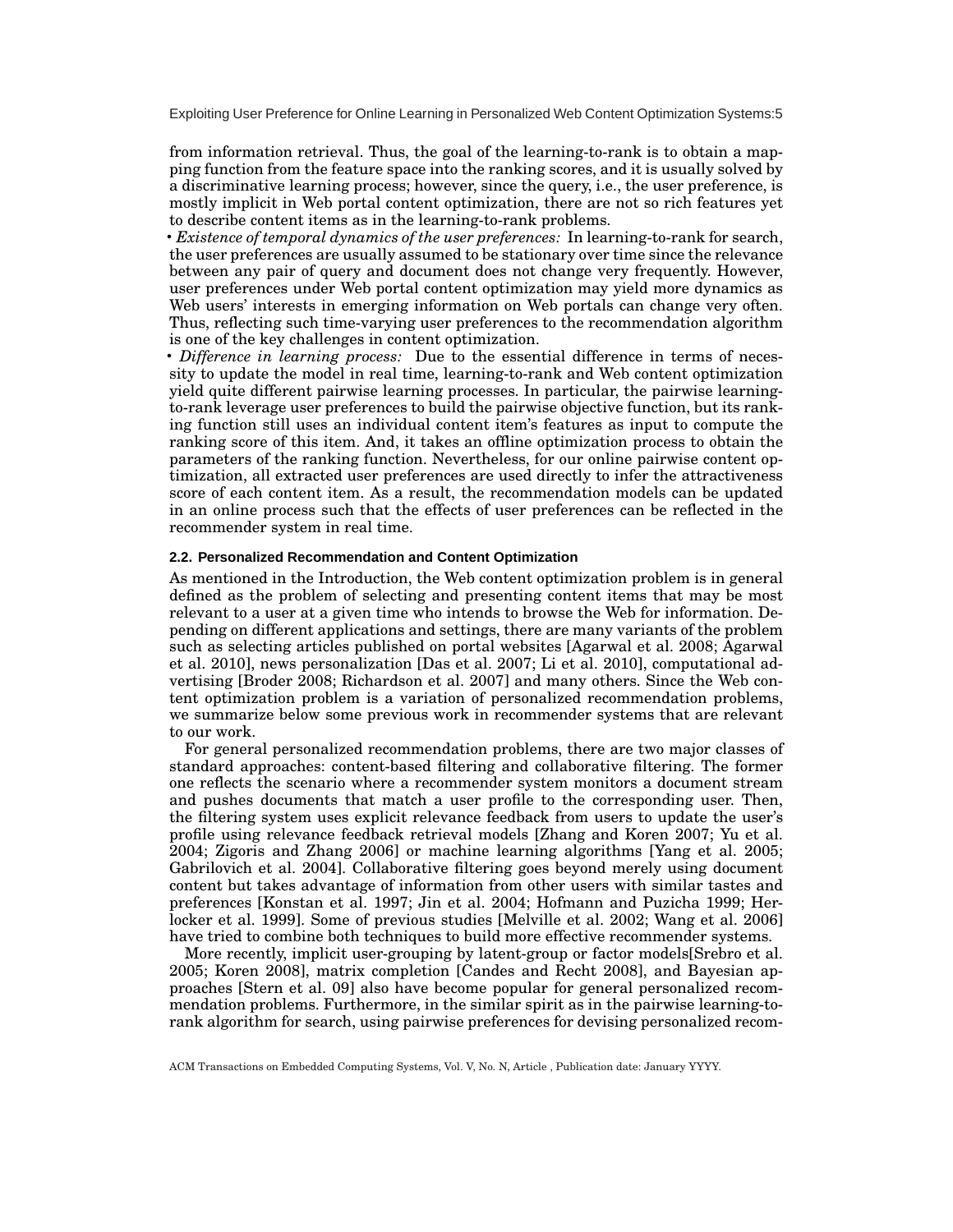mendation algorithm also has been used for recommender systems, e.g., [Rendle et al. 2009; Takacs and Tikk 2012; Yang et al. 2011; Kanagal et al. 2012]. To address the ´ problem of sparse learning samples in recommender system, some previous studies introduced factorized parametrized models which can make estimation with a small sample size. For example, [Rendle et al. 2010] proposed a Markov Chain model which factorizes the transition matrix such that transitions can be estimated with little or even no observations. In addition, [Koren 2009; Xiong et al. 2010; Kanagal et al. 2012] have considered incorporating some temporal variations of user preferences in the recommender system.

There also has been many previous studies that try to explicitly build some user features that can reflect user preferences for the personalized recommendation task. For instance, many studies proposed building user profiles to support personalization in the recommender system. Billsus et al. [Billsus and Pazzani 2007] created user profiles for adaptive personalization in the context of mobile content access. Ahn et al. built a news recommender system, YourNews [Ahn et al. 2007], which allows users to customize their interest profiles through a user model interface. In addition, a personalized service may not exactly serve the individual user. The content of the portal website can be tailored for a pre-defined categories of audiences, based on offline research and conjoint analysis. In very early studies [Wind 1978], homogeneous groups of consumers are entailed by the use of a priori segmentation. Chu et al. [Chu et al. 2009] recently proposed user behavior feature-based models for personalized services at individual and segmentation levels, respectively. Those personalized models are shown to outperform several demographic segmentation models.

While above various methods have seen success in practical recommender systems, our work in this paper has following differences with above.

<sup>r</sup> *Online vs. Batch:* Most of previous work in recommender systems, including the pairwise schemes mentioned above, are tailored for somewhat stationary pools of contents and users, hence are batch learning method. Therefore, when a new user or content frequently arrives and leaves the pool, just like in the Web content optimization problems, it is not clear how to quickly update the algorithms obtained from above methods. In contrast, we follow the online learning setting in [Agarwal et al. 2008] to deal with such cold start problem and the explore-exploit dilemma, and devise pairwise learning method in that setting which has not been considered before.

<sup>r</sup> *Much faster temporal dynamics of user preferences:* The schemes that deal with temporal variations of user preferences mentioned above were mainly for capturing the long-term variations of user preferences. However, in the Web content optimization problems, the time scale of user preference variations is much finer, sometimes in minutes. Thus, we try to incorporate such fast varying user preferences in the content optimization system.

<sup>r</sup> *Sparser learning samples:* The user profiling techniques mentioned above are suitable when there are enough learning samples so that the model for the highdimensional space could be obtained reliably. However, there are many applications in which such abundance of learning data is not available. Our proposed methods try to combat the sparse learning data problem by considering the information that could be obtained by the pairwise preferences inferred from the users' feedback on the whole list of content items.

In summary, our proposed methods have several similarities with previous work in search ranking and personalized recommendation, but also have significant differences as described above. In the next section, we will describe our scheme more in detail.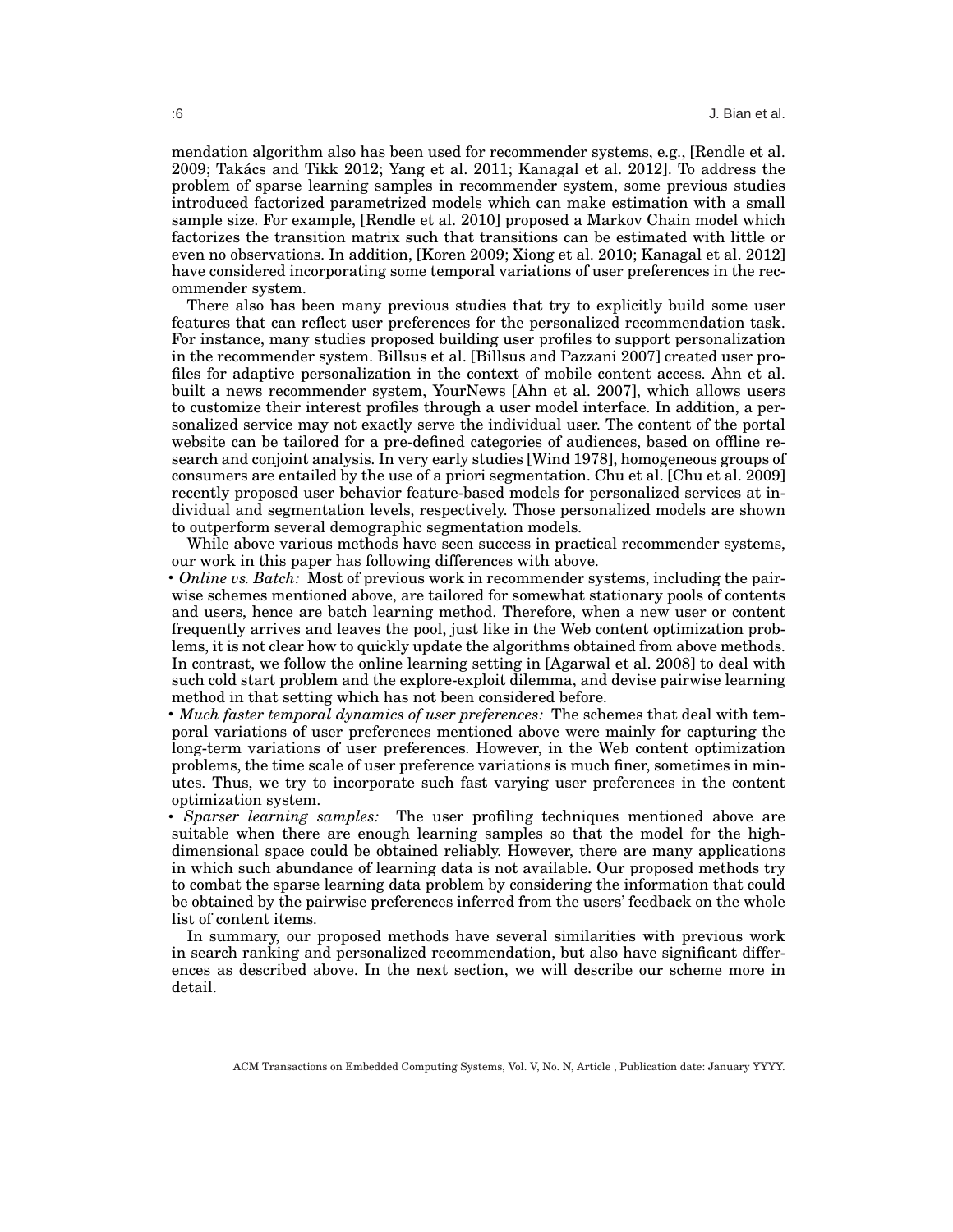

Fig. 2. Online learning flowchart: A random learning bucket is used for exploration purpose. At the end of each time interval, the model for each candidate item is updated based on the users' clicks and views from the random learning bucket during this time interval. In the next time interval, the updated model is applied to the corresponding candidate item in the serving bucket. In this way, all the candidate items are displayed by ranking scores (computed by their corresponding updated models) in the serving bucket.

## **3. ONLINE LEARNING FRAMEWORK FOR CONTENT OPTIMIZATION**

As we target recommendation at content modules on web portals, our goal is to optimize content recommendation such that a certain user engagement metric, such as overall click-through rate (CTR), is maximized. For a pool of candidate items, human editors can be employed to manually rank the candidate items according to content attractiveness and users' interests and then recommend top ranked items to users. However, it requires expensive human effort and cannot guarantee that the most attractive and relevant items are recommended to users due to the interest gap between editors and Web users. Therefore, we attempt to design a recommender system that achieves content optimization by automatically estimating candidate items' attractiveness and relevance to users' interests. To achieve this goal, we currently employ a state-of-theart online learning framework, which has three critical characteristics: *online learning*, *pointwise model*, and *personalization*. In the rest of this section, we will discuss these three aspects in details. Then, we will point out the critical challenges of this framework, which will be addressed by our new dynamic pairwise learning methodology in the next section

## **3.1. Online Learning**

To attract more users to browse and click content displayed on the portal modules, an online learning methodology is necessary as it enables us to model users' behavior (i.e. clicks and views) on the content modules as implicit feedback and to adjust the recommendation model in real time (or almost real time) accordingly.

To enable online learning in our recommender system, we apply a *parallel-servingbuckets* framework, where '*bucket*' means a part of user visiting traffic on Web portal. Figure 2 illustrates the flowchart of this online learning framework. Specifically, there are two parallel buckets serving simultaneously in the system: a *random learning bucket* and a *serving bucket*. When a user visits the Web portal, this visit event will be assigned into the traffic of *random learning bucket* with a certain probability, otherwise it will be assigned into the visiting traffic of *serving bucket*.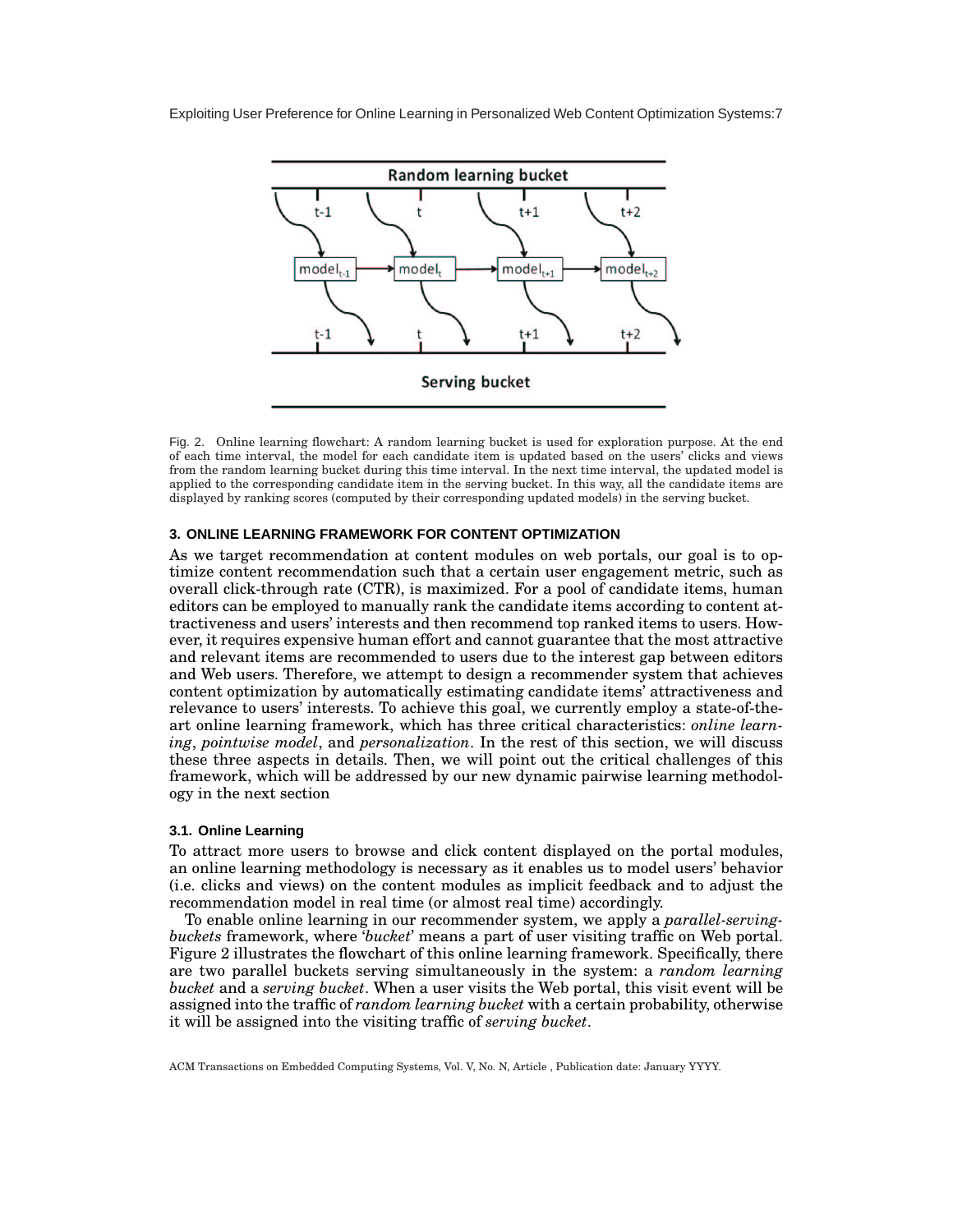Within the *random learning bucket*, a certain number of items are randomly picked from a pool of candidates to serve as recommended items for each user visit. In our system, we limit the *random learning bucket* to occupy only a small fraction of the whole traffic, i.e. the probability that a user visit falls into this bucket is very small. Although randomly serving candidate items is obviously not the optimal recommending strategy, this *random learning bucket* can benefit online learning in another way. In particular, since each item from the candidate pool has equal chances to be served to users in the *random learning bucket*, we can obtain an unbiased estimate of its CTR based on user feedback in this bucket. Such unbiased CTR estimates can be further used as strong signals of users' interests on the corresponding items to improve the recommendation model in the *serving bucket*.

In our *parallel-serving-buckets* approach, as shown in Figure 2, all the models in both buckets are updated simultaneously every 5 minutes (i.e., the time interval  $[t, t + 1]$ ) equals 5 minutes in Figure 2). In general, within the *serving bucket*, the recommendation model, at a certain time point  $t + 1$ , is updated based on the observations, i.e. unbiased estimated CTRs, from the *random learning bucket* during the time interval  $[t, t + 1]$ . The updated model is then applied to estimate attractiveness scores of candidate items in *serving bucket* during  $[t + 1, t + 2]$ , and the items are displayed by the scores in the descending order.

## **3.2. Pointwise Model**

Pointwise model is the most straightforward approach adaptable to the online learning framework. In particular, each candidate item in the recommender system uses a dedicated model individually to estimate its attractiveness score. In our online learning framework, as real-time user feedbacks, which imply strong signals of items' attractiveness to users, is available in the *random learning bucket*, the attractiveness score of an item can be estimated by its unbiased CTR obtained from the *random learning bucket*.

To build effective pointwise models, we employ an *Estimated Most Popular* (EMP) model [Agarwal et al. 2009]. Assume during the time interval  $[t, t + 1]$ , an item was displayed to users  $n_{[t,t+1]}$  times, which resulted in  $c_{[t,t+1]}$  clicks, and assume this item's CTR estimation is  $p_t$  predicted by its previous model at time t; then, for the model of this item at time  $t + 1$ , the CTR estimation of this item is updated as

$$
p_{t+1} = \frac{\gamma_t p_t + c_{[t,t+1]}}{\gamma_t + n_{[t,t+1]}},
$$
\n(1)

where  $\gamma_t$  is the sample size of the prior belief.

The intuition in Equation (1) is that, given its prior probability  $p_t$ , the CTR estimation is updated according to new observations of clicks and views during time interval  $[t, t+1]$ . The sample size  $\gamma_t$  is used to control the balance between the prior probability and new observations. The higher the value of  $\gamma_t$ , the more confidence we have on the prior probability. If the value of  $\gamma_t$  is set lower, the CTR estimation relies more on the new observations. More details of EMP can be found in [Agarwal et al. 2009]. In this paper, the EMP approach is regarded as the baseline, which is to be compared with new proposed dynamic pairwise learning methods as introduced in the next section.

### **3.3. Personalization**

Personalization has become more important for recommender systems as it provides users with a customized experience of highly attractive and relevant content, so as to enhance user engagement, conversions, and long-term loyalty. To achieve personalization for content optimization, our online learning framework employs a *user segmentation* approach, in which homogeneous groups of users are entailed by a priori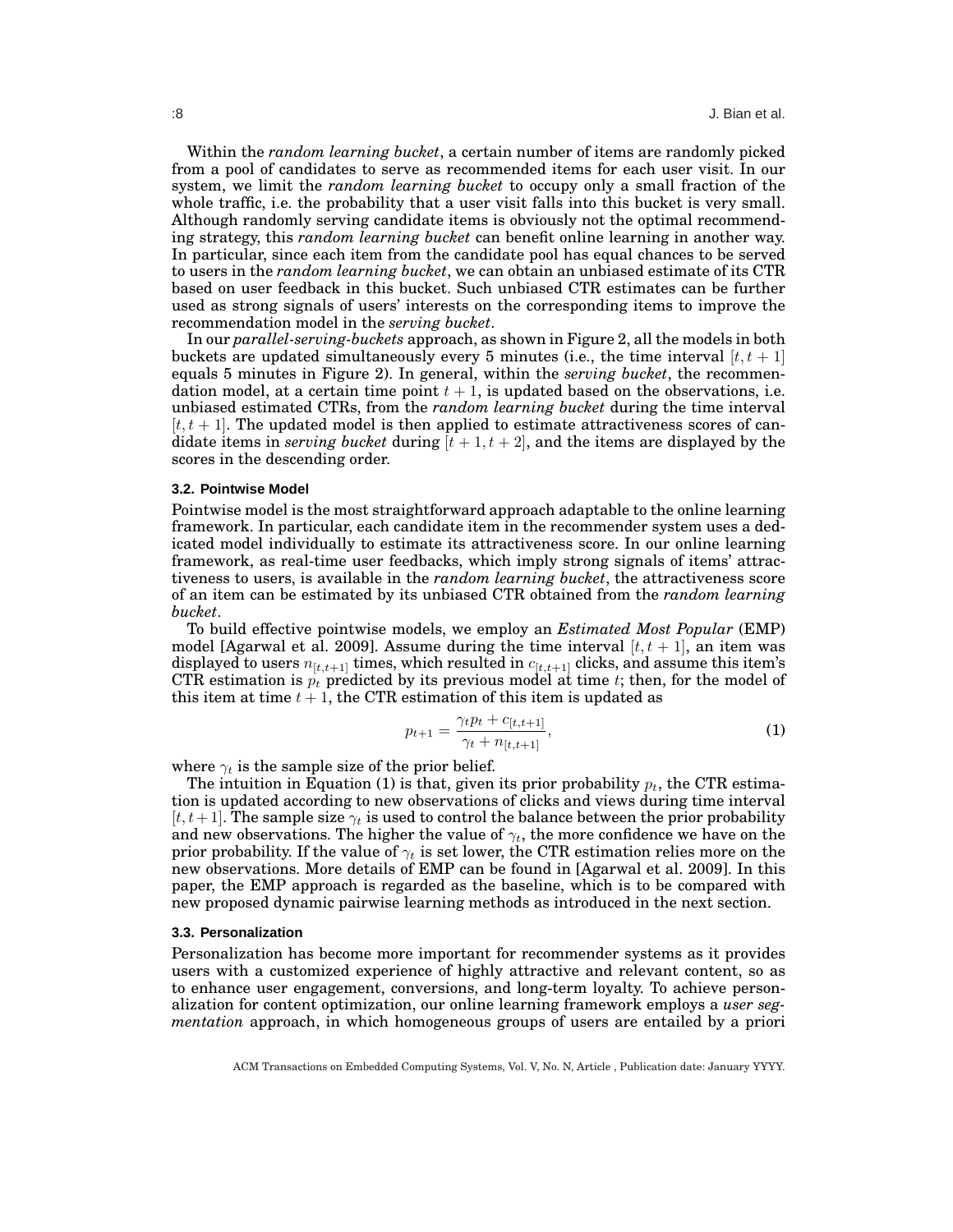segmentation [Wind 1978]. Each segment has its exclusive online learning and serving process. In other words, within one user segment, the recommendation model for each item is learned based on clicks and views only from the users belonging to this user segment, and the serving results using pointwise models are also only applicable to the users belonging to the same group. There are a few other kinds of personalization approaches for recommender systems; however, the user segmentation approach yields advantages in terms of both simplicity and reliability, especially for real-world commercial recommender systems.

To obtain this user segmentation, we generalize a set of user features and then apply clustering techniques to group users based on extracted features. We collect two major categories of user features that is available to the portal website: 1) *Explicit features*: the personal information explicitly requested by the portal website, such as age, gender, occupation, preferences, etc. 2) *Implicit features*: various types of user behavior tracked by the portal website, such as browsing and purchasing patterns of users on the pages within this website, etc. In our work, each user is represented as a vector of features, and, we empirically generate 10 user segments by using K-means, which is a well-known clustering technique. Due to the limited space, we will not present the specific clustering process in this paper.

## **3.4. Challenges**

Although our online learning framework combined with pointwise models and personalization has shown effectiveness for the content optimization on portal websites, there still exists a couple of critical challenges:

1) *How to take advantage of rich preference information?*

Currently, our online learning framework leverages users actions, in the form of clicks or views on each item, to build the corresponding pointwise recommendation model. Although such user action information can provide explicit signals of users' recent interests, the dedicated pointwise model only uses such information to improve the model of the specific item that user clicks or views; it overlooks invaluable user preferences between item pairs, and may result in the problem of inconsistency caused by interaction of displayed items, more insights of which will be provided in Section 6. 2) *How to deal with the problem of sparse learning samples?*

Some content modules on portal websites may not receive a large amount of user clicks, such that they suffer the problem of sparse learning samples for training the recommendation model. This challenge becomes more severe when applying user segmentation based personalization. Our experiments in Section 5 and analysis in Section 6 will show that the performance of pointwise models decreases drastically when there is not ample learning samples.

3) *How to deal with the unsatisfying recommendation for new emerging content items?* As dedicated pointwise models cannot collect enough learning samples in a short time, they fail to achieve accurate estimation of the attractiveness of new emerging content items.

To address these challenges, we will propose the new pairwise learning methodology for Web content optimization in the next section. The pairwise learning methods can take much advantage of rich dynamic user preferences to estimate content item's attractiveness and relevance to users' interests. The effectiveness of this new methodology will be demonstrated via large-scale evaluations in Section 5, together with more analysis on the effects of various critical factors in this methodology. More theoretical insights justifying the advantages of new pairwise methodology will be provided in Section 6.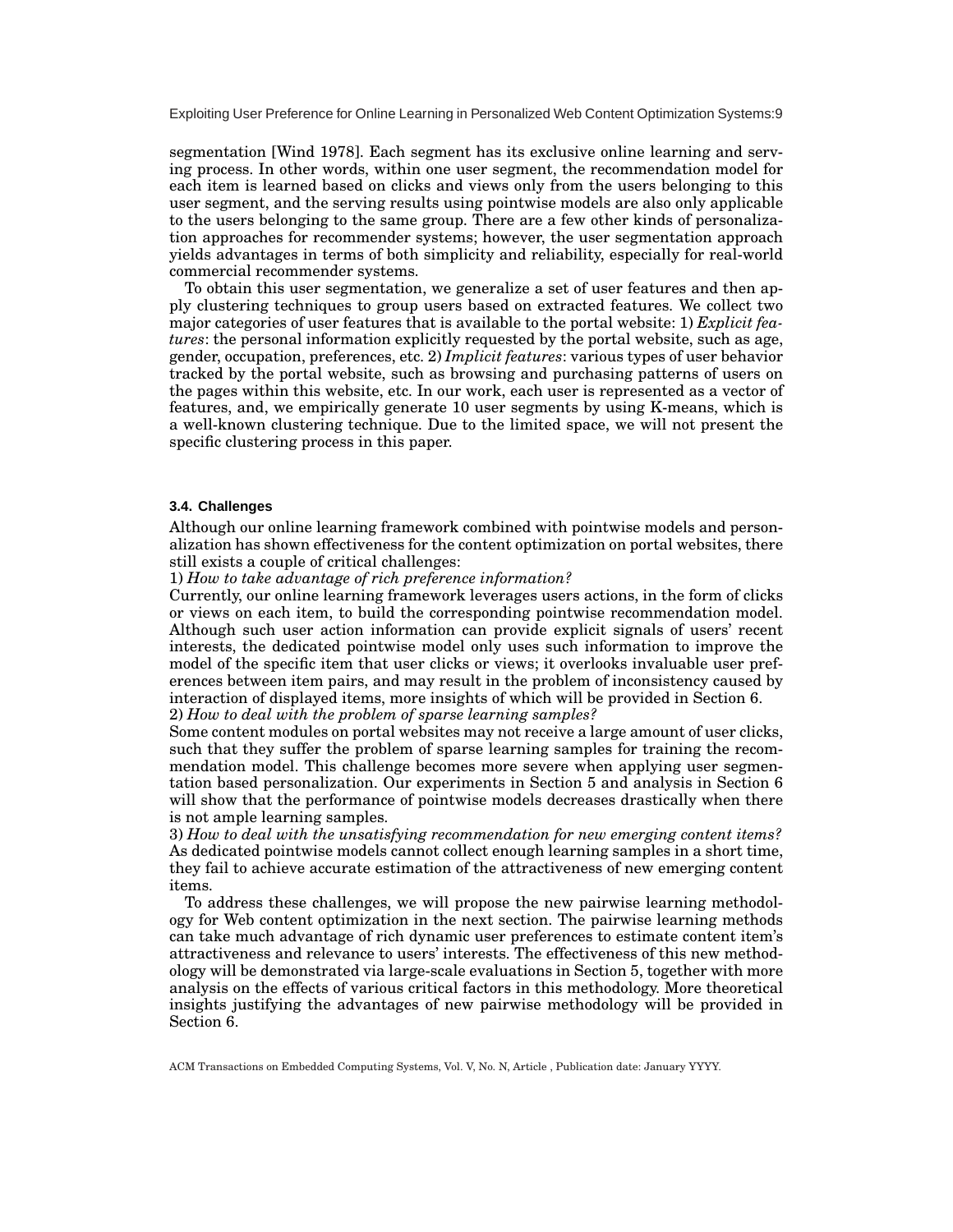## **4. PAIRWISE LEARNING FOR ONLINE CONTENT RECOMMENDATION**

Content modules on portal website usually present a few content items in a small space, thus, user actions, in the form of clicks and views on those content items, can indicate not only the relevance signal for each clicked item but also the dynamic preferences between different items in the same module. Those preferences contain invaluable information for comparing content items' attractiveness in a timely fashion beyond the relevance on individual content items. Hence, when there are inadequate user clicks for accurate estimation of single item's attractiveness, user preferences can still supply much information about relative relevance judgments to estimate items' attractiveness for recommendation instantaneously. Consequently, we argue that dynamic preference information extracted from user actions can effectively reduce the effects of sparse learning samples. In this section, we first explore how to extract preference information based on user actions. Then, we will propose two specific algorithms for exploring dynamic preference to achieve Web content optimization. The first one is a graph-based method, followed by a more formalized Bayesian generative algorithm.

### **4.1. Preference Extraction from User Actions**

For a specific content module, the log of user actions can be represented as a sequence of sessions, and each session is defined as

$$
S(u,t) = \langle u;t; (d_1, d_2, \cdots, d_P); C \rangle
$$

where  $S(u, t)$  denotes the session for user u's actions on time t;  $(d_1, d_2, \dots, d_p)$  denotes the set of content items presented to user  $u$  at time  $t$  while the index of each item represents its display position; and  $C$  represents the set of positions that are clicked by the user.

By examining each user session, we can extract preference information as follows:

*Given the content item list*  $(d_1, d_2, \dots, d_p)$  and a set C containing the posi*tions of clicked-on items, we extract preference examples,*  $d_i \prec d_j$ *, for all pairs*  $j \in C$  *and*  $i \notin C$ .

Note that, many previous studies have investigated position-sensitive preference extraction, e.g. '*skip-above*' and '*skip-next*' strategies [Joachims et al. 2005], in the context of ranking for search. However, the content modules on portal websites are quite different from a ranked list of search results. First, unlike a long ranked list of search results, one content module usually occupies a small area of the portal webpage, the content items in which could be all browsed with quick scan. Second, the organization of content items is usually not the same as the ranked list. As shown in Figure 1, content modules could have more complex organization for presentation. In this paper, we will apply the preference extraction method introduced above by default. In the following experiments, we will show that position-sensitive preference extraction, especially '*skip-above*' and '*skip-next*' strategies, does not bring significant improvement in recommendation. As position-sensitive preference extraction is not the focus of this work, we leave this topic as future work.

## **4.2. Graph-based Pairwise Learning**

The general idea of our graph-based pairwise learning method is to build a weighted, directed preference graph  $\tilde{G} = \langle V, E, W \rangle$  from user feedback. The nodes  $(v \in V)$  are candidate content items, while the edges ( $e \in E$ ) denote the preferences. For example, the directed edge from  $v_i$  to  $v_j$  represents the preference  $v_i \prec v_j$ , and the weight of an edge e, denoted as  $W(e)$ , measures the strength of the preference. Note that, to introduce personalization, we could build respective preference graph for different user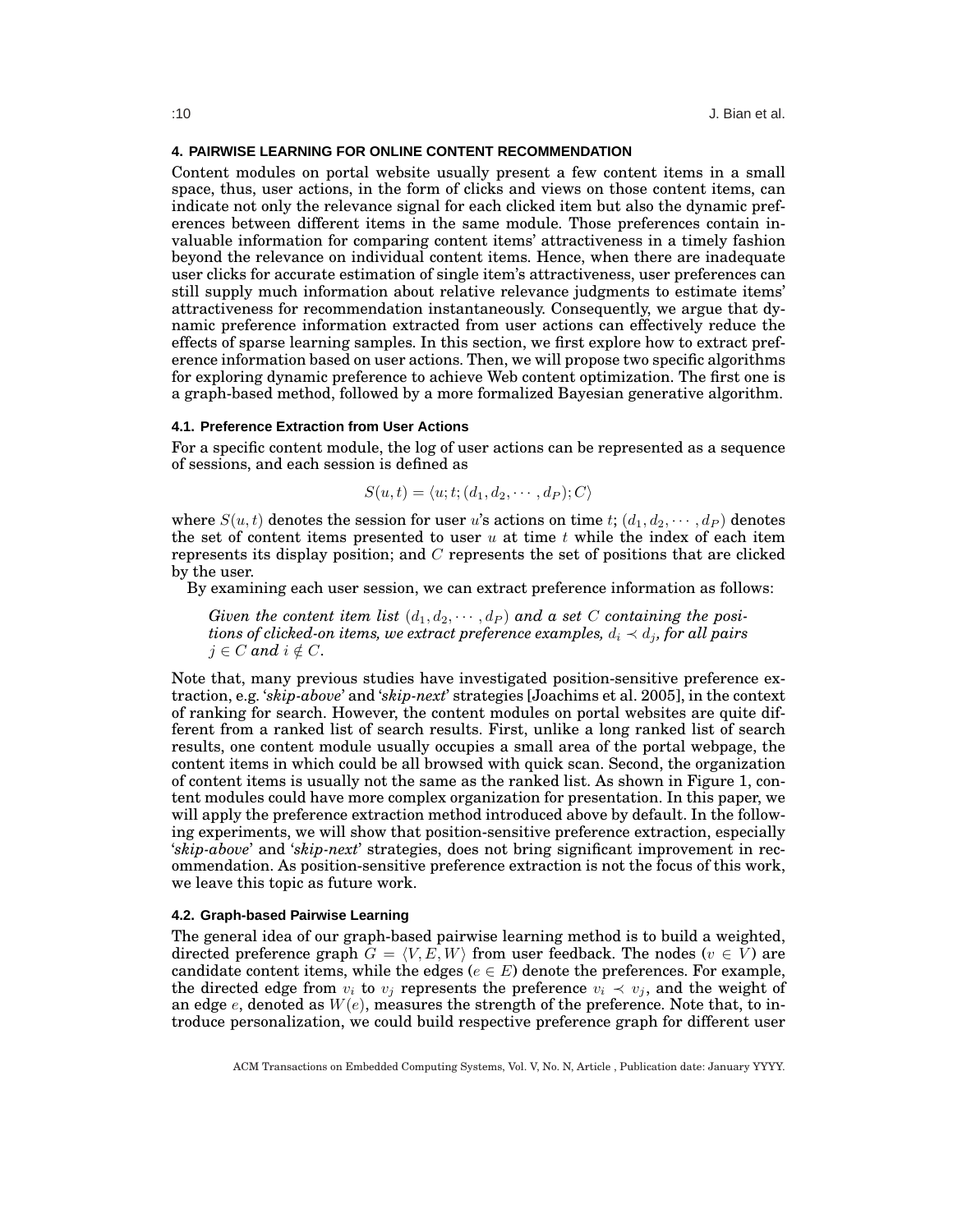segments. For example, for one particular user segment  $C$ , the corresponding preference graph can be represented as  $G_c = \langle V, E, W_c \rangle$ , where candidate content items V are the same across all user segments, while the preference weights W are different in various segments.

In Web portal content optimization, both content items and user preferences change over time. To capture the dynamics of content items and user preferences, we denote the directed preference graph at time slot t as  $G_C^{(t)} = \langle V^{(t)}, E^{(t)}, W_C^{(t)} \rangle$ , where  $V^{(t)}$ denotes the set of candidate content items at time  $t;W^{(t)}$  represents the corresponding matrix of dynamic weights for each of edges, i.e. for one edge  $E^{(t)}_{\langle ij\rangle}=\langle v_i,v_j\rangle,$  the weight of it,  $W_{\mathcal{C}/i}^{(t)}$  $\mathcal{C}^{(t)}_{\mathcal{C}(ij)}$ , equals the dynamic user preference on item  $v_j$  over item  $v_i$  at time  $t$ . In particular, we update such dynamic preference as

$$
W_{\mathcal{C}(ij)}^{(t)} = \rho W_{\mathcal{C}(ij)}^{(t-1)} + \delta_{\mathcal{C}[t-1,t]} \tag{2}
$$

where  $\delta_{\mathcal{C}[t-1,t]}$  denotes the number of times item  $v_j$  is preferred over item  $v_i$  by any user in the segment C during  $[t - 1, t]$ ; and,  $\rho$  is the time-decay factor that is used to discount the preferences which happened long time ago. We can tune this parameter based on performance on a validation dataset.

After building this dynamic preference graph, we can employ a PageRank-like algorithm to compute the attractiveness scores for each of items at time  $t$ , the details of which are shown as Algorithm 1.

## **Algorithm 1 Graph-based Pairwise Algorithms for Content Recommendation**

| Input:  | $G_C^{(t)} = \langle V^{(t)}, E^{(t)}, W_C^{(t)} \rangle$ : directed preference graph at time t, where $V^{(t)}$ |  |  |  |  |  |
|---------|------------------------------------------------------------------------------------------------------------------|--|--|--|--|--|
|         | denotes item set, $E^{(t)}$ is edge set, and $W_c^{(t)}$ denotes the matrix of edges'                            |  |  |  |  |  |
|         | weights with respect to user segment $\mathcal{C}(W_{\mathcal{C}(ii)}^{(t)})$ is the weight of the edge          |  |  |  |  |  |
|         | from item $i$ to item $j$ );                                                                                     |  |  |  |  |  |
|         | $\rho$ : the damping factor, and $0 < \rho < 1$ ; we set $\rho$ as 0.85 in our experiments.                      |  |  |  |  |  |
| Output: | $S_{\sigma}^{(t)}$ : the vector of recommendation scores for content items at time t                             |  |  |  |  |  |
|         | w.r.t. user segment C, i.e. $S_{\mathcal{C}(i)}^{(t)}$ denotes the score of item $V_i^{(t)}$ .                   |  |  |  |  |  |

## **Algorithms:**

- 1 Initialize  $S_C^{(t)}$  with a uniform probability distribution, denoted as  $S_C^{(t)}$  $\mathcal{C}^{(t)}(0),$ where  $S_{\mathcal{C}/\mathcal{S}}^{(t)}$  $\mathcal{C}^{(t)}_{\mathcal{C}\langle i\rangle}(0)=\frac{1}{|V|},\,i=1,\cdots,|V|;$
- 2 Normalize  $W_c^{(t)}$  $\mathcal{C}^{(t)}$  into the transition probability matrix  $\mathbf{W}_{\mathcal{C}}$ , i.e. columnstochastic with no column consisting of just zeros;

3  $n = 0$ ; 4 **do:** 5  $S_c^{(t)}$  $c^{(t)}(n+1) = (\rho \mathbf{W}_{\mathcal{C}} + \frac{1-\rho}{|V|} \mathbf{E})$ ¢  $S_{\cal C}^{(t)}$  $\overset{(\iota)}{c}(n)$  $(0 < \rho < 1;$  E is matrix of all ones.); 6 **while**  $|S_c^{(t)}|$  $S_{\cal C}^{(t)}(n+1) - S_{\cal C}^{(t)}$  $\mathcal{C}^{(t)}(n)| < \epsilon;$ 7  $S_{\mathcal{C}}^{(t)} = S_{\mathcal{C}}^{(t)}$  $\mathcal{C}^{(t)}(n+1);$ 

This graph-based algorithm is a straightforward method for dynamic pairwise learning. In the following of this section, we propose a formalized probabilistic modeling algorithm for specifying pairwise learning.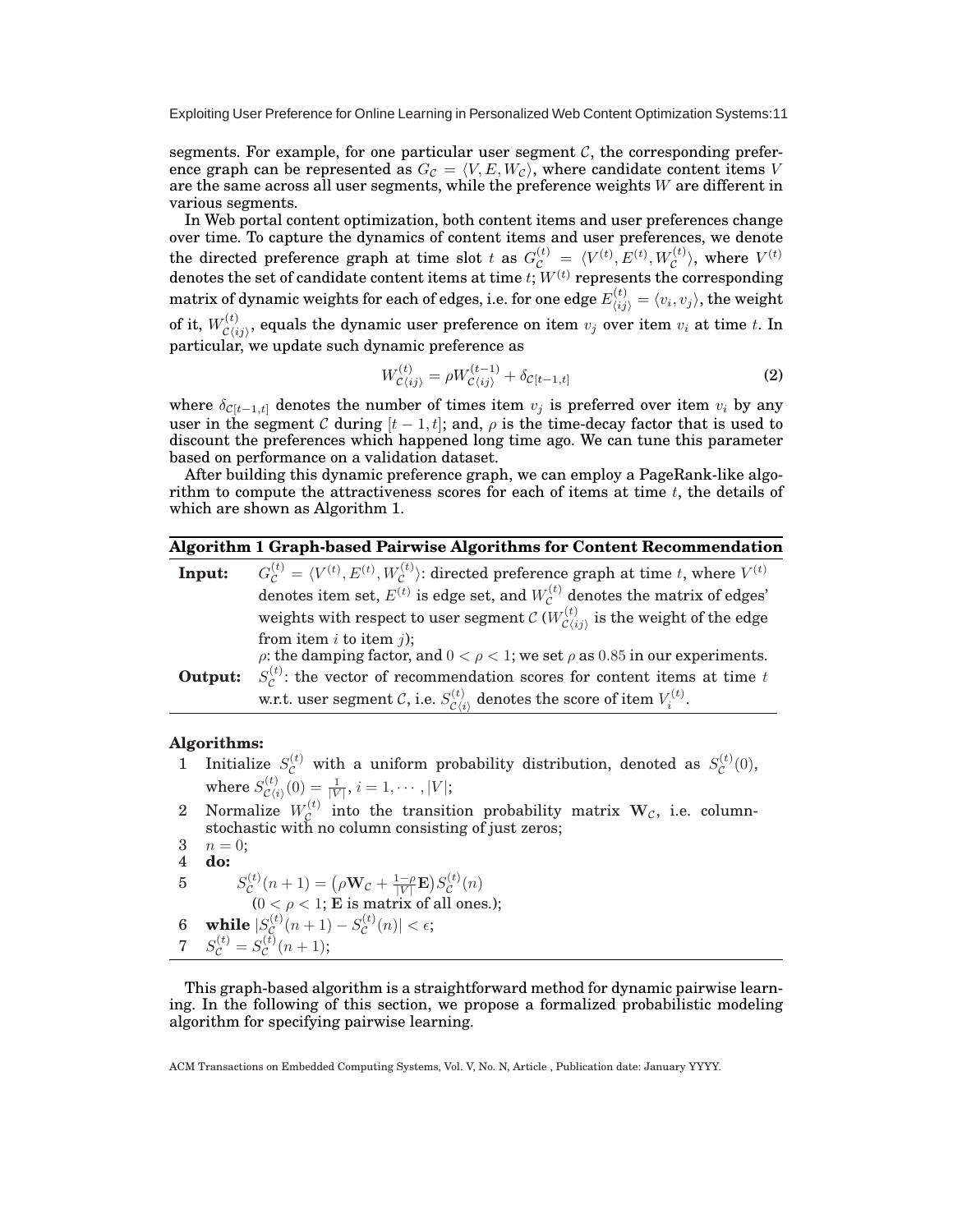

Fig. 3. The graphical model for Bayesian Hidden Score (BHS) model.

#### **4.3. Bayesian Pairwise Learning**

In this section, we propose a probabilistic model, Bayesian Hidden Score (BHS) model, for dynamic pairwise learning. Some previous studies [Rendle et al. 2009; Takacs and ´ Tikk 2012] have applied Bayesian methods to obtain personalized ranking and recommendation. However, they are tailored for somewhat stationary pools of contents and users, hence are batch learning method. Therefore, when a new user or content frequently arrives and leaves the pool, it is not clear how to quickly update the model. In contrast, our new BHS model devise pairwise learning with following the online learning setting in [Agarwal et al. 2008], which can effectively deal with the problems in terms of temporal dynamics of user preferences as well as sparser learning samples.

We let  $r_{ij,c}$  denote the observed preference strength between the *i*th and the *j*th item w.r.t. user segment  $c$ , such that, under the context of user segment  $c$ 

$$
r_{ij;c} \begin{cases} > 0 & \text{if } i \text{th item is preferred over } j \text{th item,} \\ = 0 & \text{if } i \text{th and } j \text{th instance are equally preferred,} \\ < 0 & \text{if } j \text{th item is preferred over } i \text{th item.} \end{cases} \tag{3}
$$

Note that,  $r_{ij;c}$  can be specialized in various ways; we can define  $r_{ij;c}$  as the number of sessions where users choose to click the *i*th item instead of the *j*th item, which is similar to the graph-based method; we can also use the normalized edge weight in the graph to define  $r_{ij;c}$ . We further let  $r_{ij;c}^t$  denote the preference value between the *i*th and the jth item at time t.

We make two basic assumptions for BHS. First, each item  $i$  is associated with a hidden score  $s_{i;c}^{t}$  that denotes its intrinsic attractiveness in user segment  $c$  at time t; second, the preference between item  $i$  and item  $j$ ,  $r_{ij;c}^t$  is generated conditioning on  $s_{i;c}^t$ and  $s_{j;c}^t$ , i.e.,

$$
r_{ij;c}^t \sim p(r_{ij;c}^t | s_{i;c}^t, s_{j;c}^t, \alpha), \tag{4}
$$

where  $\alpha$  is the parameter for the condition distribution.

Furthermore, we assume that each hidden score  $s_{i;c}^{t}$  at time t is generated conditioned on the the hidden score  $s_{i;c}^{t-1}$  from the time t-1 such that

$$
s_{i;c}^t \sim p(s_{i;c}^t | s_{i;c}^{t-1}, \lambda), \tag{5}
$$

where  $\lambda$  is a parameter for the condition distribution.

Figure 3 shows the graphical model for BHS. BHS is a general model that applies to different online learning applications with different data distribution assumptions.

ACM Transactions on Embedded Computing Systems, Vol. V, No. N, Article , Publication date: January YYYY.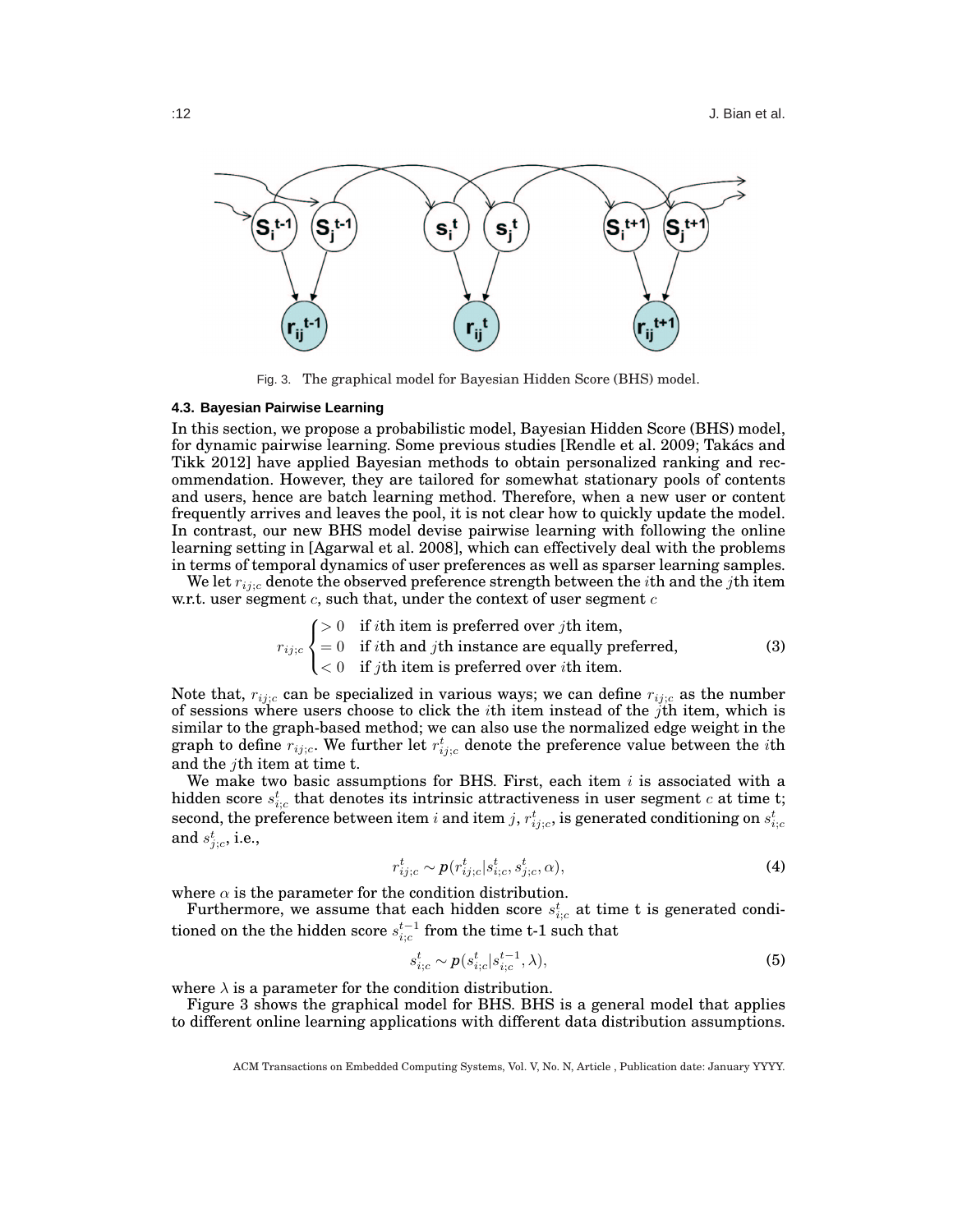In this study we focus on the most popular distribution, normal distribution, to derive stochastic gradient descent based algorithm for BHS. However, the derivation can be extended to the other popular distributions.

The likelihood function of BHS can be written as follows,

$$
p(D; \alpha, \lambda) = \prod_{t} \prod_{r_{ij;c}^t \in D} (p(r_{ij;c}^t | s_{i;c}^t, s_{j;c}^t, \alpha) p(s_{i;c}^t | s_{i;c}^{t-1} \lambda) p(s_{j;c}^t | s_{j;c}^{t-1}, \lambda))
$$
(6)

where *D* denote the observed pairwise preferences.

We assume the following normal distributions,

$$
r_{ij;c}^{t}|s_{i;c}^{t}, s_{j;c}^{t}, \alpha \sim N(s_{i;c}^{t} - s_{j;c}^{t}, \alpha)
$$
\n(7)

$$
s_{i;c}^{t}|s_{i;c}^{t-1},\lambda \sim N(s_{i;c}^{t-1},\lambda)
$$
\n(8)

Substituting the density functions of (7) and (8) into (6), taking negative log, and dropping the constant terms, we obtain the following negative log-likelihood function,

$$
\mathbb{O} = \sum_{t} \sum_{r_{ij,c}^t \in D} (||r_{ij;c}^t - (s_{i;c}^t - s_{j;c}^t)||^2 + \gamma (||s_{i;c}^t - s_{i;c}^{t-1}||^2 + ||s_{j;c}^t - s_{j;c}^{t-1}||^2),
$$
\n(9)

where  $\gamma = \frac{\alpha}{\lambda}$ .

Our main task is learning the hidden scores  $s$  to minimize the objective function in (9). The parameter  $\gamma$  can be viewed as the weight of prior distribution. In practice, we found that using cross-validation to pre-determine  $\gamma$  is more efficient and effective than directly learning  $\gamma$ . Therefore, our final task is,

$$
\min_{s} \sum_{t} \sum_{r_{ij;c}^t \in D} (||r_{ij;c}^t - (s_{i;c}^t - s_{j;c}^t)||^2 + \gamma (||s_{i;c}^t - s_{j;c}^{t-1}||^2 + ||s_{i;c}^t - s_{j;c}^{t-1}||^2),
$$
 (10)

We propose a stochastic gradient descent based algorithm to solve the optimization in (10). The algorithm loops over all the observations  $r_{ij}^t$  and updates the hidden scorse by moving in the direction defined by negative gradient. The algorithm is summarize in Algorithm 2. BHS algorithm has two main advantages: 1) it can be easily parallelized to handle large scale data; and 2) it yields a much faster converging speed. Based on experiments in the next section, we can also find that BHS can achieve better performance than graph-based pairwise learning.

## **Algorithm 2 Bayesian Hidden Score Algorithm**

; ;

| <b>Input:</b> Observed pairwise preferences, $\{r_{iic}^t\}$ , learning rate $\tau$ |
|-------------------------------------------------------------------------------------|
| <b>Output:</b> Hidden scores for all items, $\{s_{i,c}^t\}$                         |

#### **Algorithms:**

1 Initialize  $\{s_{i;c}^0\}$ . 2 **do:** 3 **for each** t**:** 3 **for each**  $r_{ij;c}^t$ **:**  $s_{i;c}^t \leftarrow s_{i;c}^t - \tau \frac{\partial \mathbb{O}}{\partial s_{i;c}^t} \ \mathbf{5} \ \mathbf{s}_{j;c}^t \leftarrow s_{j;c}^t - \tau \frac{\partial \mathbb{O}}{\partial s_{j;c}^t}$ 6 **Until** Converges.

ACM Transactions on Embedded Computing Systems, Vol. V, No. N, Article , Publication date: January YYYY.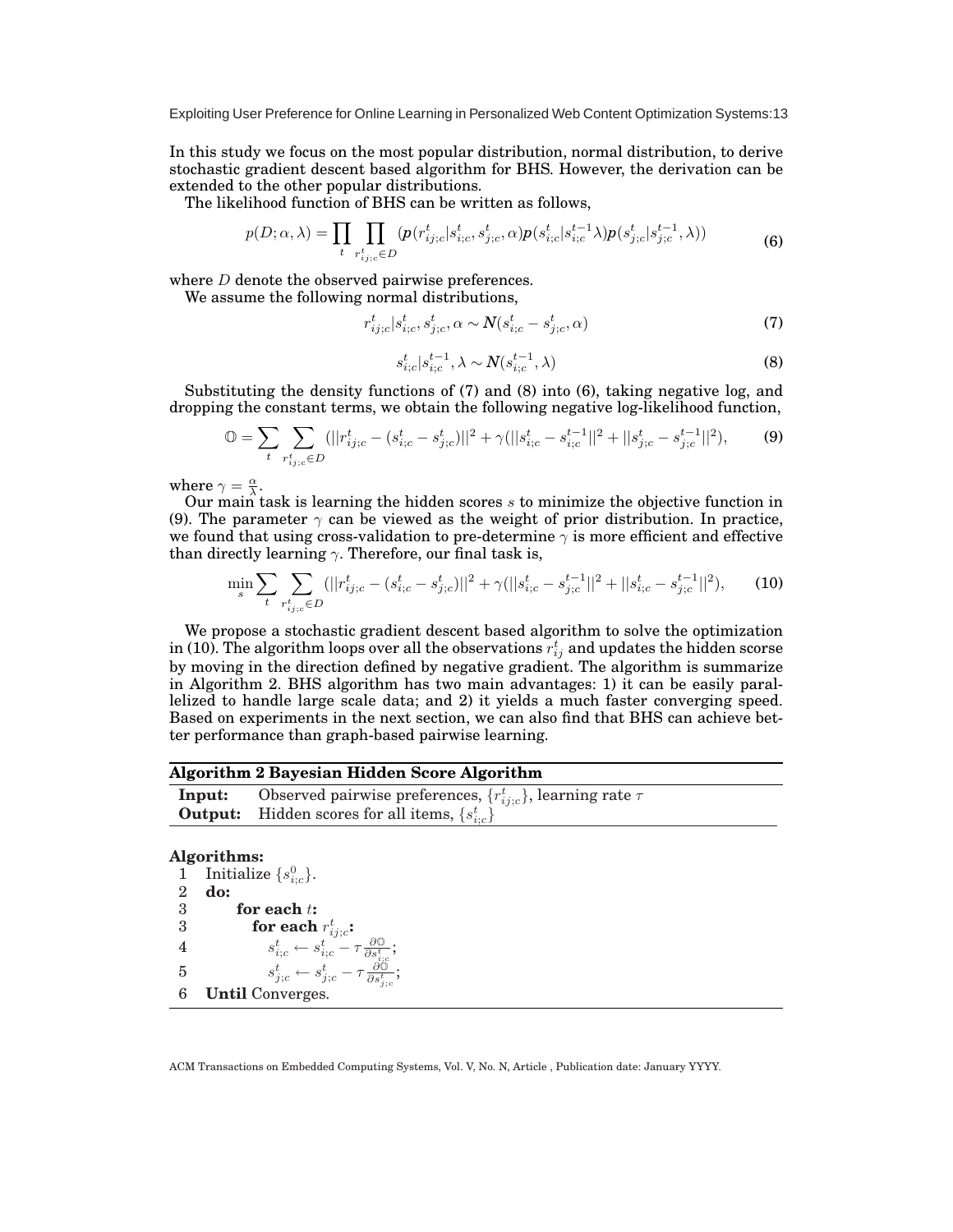### **5. EXPERIMENT**

In this section, we design experiments to validate that our proposed pairwise learning approaches can improve the performance of Web content optimization. We first describe the data sets collected from a commercial portal website and evaluation metrics in Section 5.1. Then, we report the results of large-scale evaluations for our proposed pairwise learning approaches compared with baselines in Section 5.2.

## **5.1. Experimental Setup**

5.1.1. Data Set. To validate our proposed pairwise learning approaches, we conduct experiments on the data from two real-world content recommendation modules, the Trending Now module and News module on the Yahoo! portal website (as shown in Figure 1). For the Trending Now module, we collected events in terms of *views* and *clicks* from its *random learning bucket* during ten days from April 1st, 2011 to April 10th, 2011. And, for the News module, we similarly collected events in terms of *views* and *clicks* from its *random learning bucket* during fourteen days from May 1st, 2011 to May 14th, 2011. For each of these two modules, the pool of candidate items may change multiple times during each day. To protect privacy, all the users are anonymized in this data set.

As introduced in Section 3.1, in the *random learning bucket*, candidate content items, i.e. queries in Trending Now or news articles in News, are randomly selected and they are displayed at all positions with equal chance. An event records a user's action on the served content items, which is either "*view*" or "*click*". More specifically, we represent each event  $e$  as a set of tuples:

$$
e = \langle u, t, p, i_p, a \rangle, p = 1, 2, \dots, 10
$$

where u denotes the user; t represents the time stamp for this event; i is the served content item;  $p$  denotes the position at which the content item i is displayed (Note that there are ten positions on both Trending Now and News module, but they are organized differently); a represents the action which is either *view* or *click*.

For the Trending Now data set, there are totally hundreds of millions ( $\sim 10^8$ ) of events with multiple millions of unique users; while for the News data set, there are in total tens of millions ( $\sim 10^7$ ) of events with multiple millions of unique users. The size of Trending Now data set is about five times larger than that of News data set. And, the average sizes of candidate content pools per five minutes for both data sets are comparable.

5.1.2. Evaluation Metrics. To evaluate the performance of our online recommendation models, we simulate the online learning procedure as illustrated in Figure 2. In particular, all pointwise models at time  $t$  are updated based on the click/view samples during the latest 5-minute interval  $[t - 1, t]$  in the *random learning bucket*; the updated models are then applied to compute relevance scores for the candidate items and recommend those with higher scores during the next time interval  $[t, t + 1]$ . Similarly, the pairwise models at time  $t$  are updated by extracting new preference evidences from the click/view samples during  $[t-1, t]$  in the *random learning bucket*; the updated pairwise models are then applied to recommend the candidate items during  $[t, t + 1]$ . For the clicks that actually happened during  $[t, t + 1]$  in the *random learning bucket*, the evaluation metric is computed by comparing these actual clicks with the predicted ranking. Intuitively, a good modeling approach should lead to high correlation between the actual clicks and the predicted ranking.

More specifically, for those clicks that actually happened at Position 1 in the *random learning bucket*, we define *precision*<sub>i</sub> as the number of the clicked items that are ranked at Position from 1 to i according to the model prediction. Table I illustrates two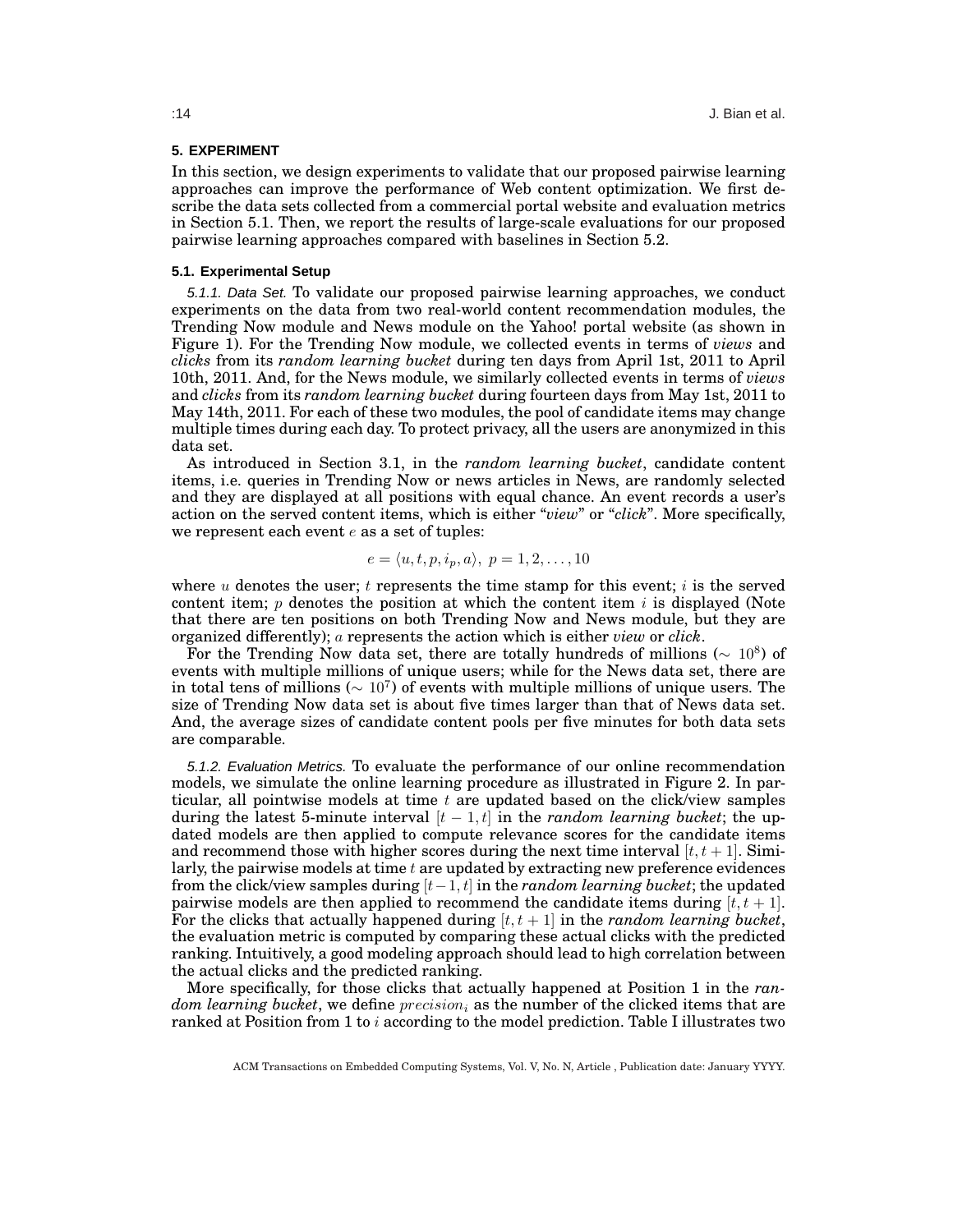Table I. An illustrative example for evaluation metric (precision) computation. For an actual event in the random learning bucket, Item 1 was ranked at Position 1 and clicked by the user. For Model 1:  $precision_1 = 1$ ,  $precision_2 = 1$ ,  $precision_3 = 1$ , and so on. For Model 2:  $precision_1 = 0$ ,  $precision_2 = 0$ ,  $precision_3 = 1$ , and so on. Model 1 is regarded as a better model as the clicked item is ranked higher by Model 1

|             | actual ranking $\parallel$ predicted ranking by Model 1 $\parallel$ predicted ranking by Model 2 |  |
|-------------|--------------------------------------------------------------------------------------------------|--|
| 1 (clicked) |                                                                                                  |  |
|             |                                                                                                  |  |
|             |                                                                                                  |  |
|             |                                                                                                  |  |
|             |                                                                                                  |  |

examples for such precision computation. Note that the reason we only use the actual clicks at Position 1 for evaluation is that the clicks on other positions might need to be counted with more weight due to position bias, so it is more straightforward to use clicks at Position 1 for evaluation. To protect business-sensitive information, we report only relative precision, instead of precision itself.

In the following experiments, we evaluate the proposed pairwise learning methods compared with the baseline pointwise models on both Trending Now and News data sets. By following the online learning simulation procedure during the 10-day period for Trending Now module and 14-day period for News module, the overall precision values are computed respectively by aggregating the precision of recommendation in each of the 5-minute time intervals.

5.1.3. Compared Methods. To evaluate the pairwise learning methods for Web content optimization, we compare the performance of the following methods:

- **EMP** (baseline): In this method, we adopt the estimated most-popular model as introduced in Section 3.2.
- **EMP-seg**: In this method, we incorporate personalization in terms of user segmentation into EMP (Section 3.3), i.e. we train EMP models for different user segments separately.
- **Graph**: In this method, we use the graph-based pairwise approach and PageRanklike learning method, as described in Section 4.2.
- **Graph-seg**: In this method, we incorporate personalization in terms of user segmentation into graph-based pairwise approach, i.e. we learn pairwise models for different user segments separately.
- **BHS**: In this method, we use the Bayesian hidden modeling approach as introduced in Section 4.3.
- **BHS-seg**: In this method, we use the Bayesian hidden modeling approach with incorporated personalization in terms of user segmentation, i.e. we learn the Bayesian hidden models for different user segment separately.
- **PCS**: In the following experiment, we will compare our proposed methods with a state-of-the-art method, i.e. Personalized Click Shaping [Agarwal et al. 2012], which targets for personalized online recommendation without relying on pairwise learning.

Note that, we applied the same user segmentation for **EMP-seg**, **Graph-seg**, and **BHS-seg**.

## **5.2. Experimental Results**

5.2.1. Performance for Online Content Recommendation. We now compare the performance of our pairwise learning methods with other baselines for Web content optimization. We conduct experiments on both the data sets collected from Trending Now module and News module.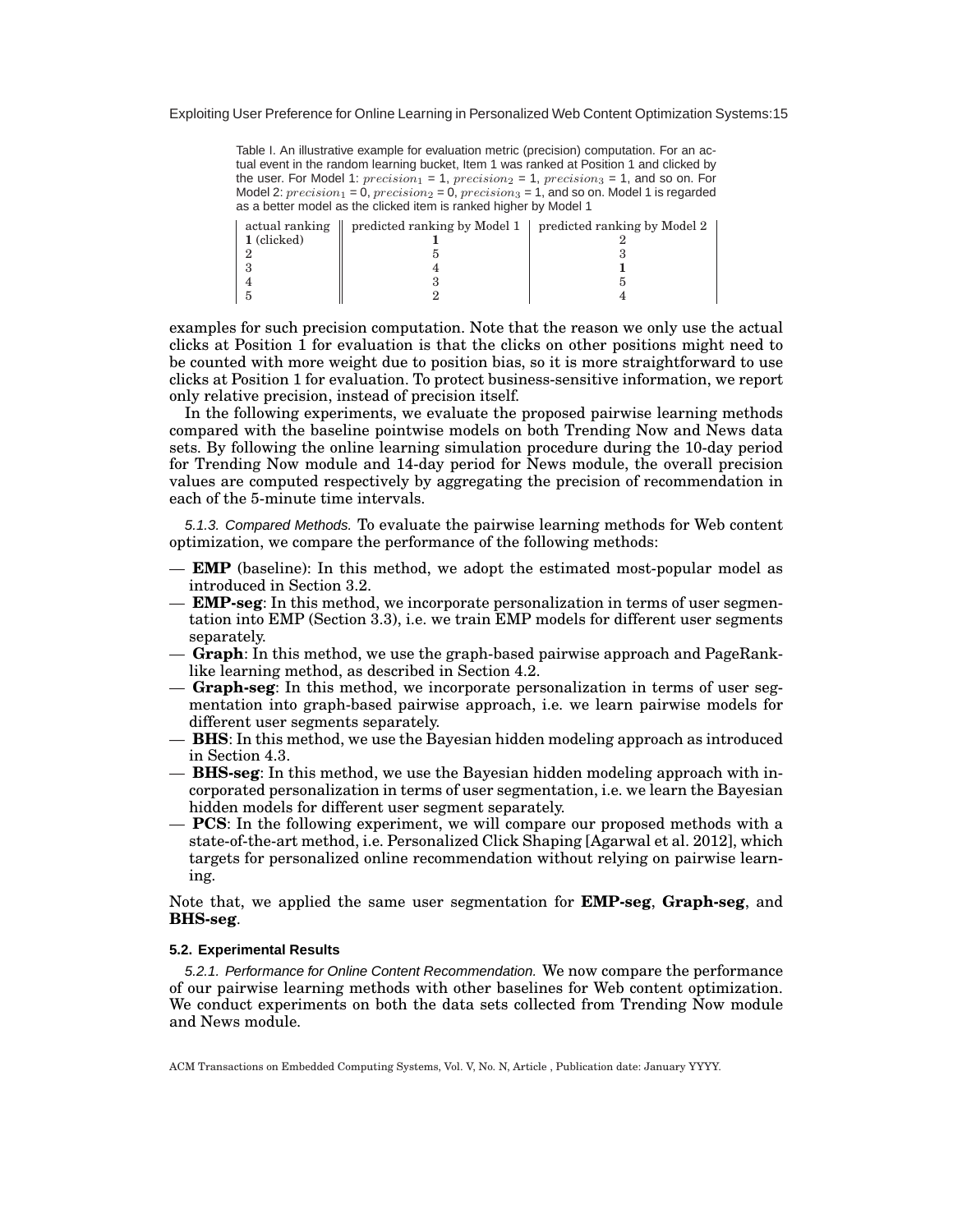

Fig. 4. Relative precision gain by pairwise methods (no personalization) over the baseline EMP.



Fig. 5. Relative precision gain by pairwise methods with personalization over the baseline EMP.

Figure 4(a) and 4(b) demonstrate the relative precision gain of those pairwise learning methods without personalization (i.e. **Graph** and **BHS** ) compared with the baseline **EMP** model. These experiments are conducted on the Trending Now data set and News data set, respectively. From these figures, we can find that the pairwise methods, **Graph** and **Bayesian**, can outperform the baseline pointwise model **EMP** on both data sets. Furthermore, the Bayesian pairwise method, i.e. **Bayesian**, can reach much better performance than straightforward graph-based pairwise method, i.e. **Graph**.

Figure 5(a) and 5(b) demonstrate the relative precision gain of **EMP-seg** together with those pairwise learning methods with personalization (i.e. **Graph-seg** and **BHSseg** ) compared with the baseline **EMP** model. From these figures, we can find that, while personalization can bring significant performance gain for pointwise models, pairwise learning approaches can provide even more benefit to personalized online recommendation. In particular, after applying pairwise learning methods combined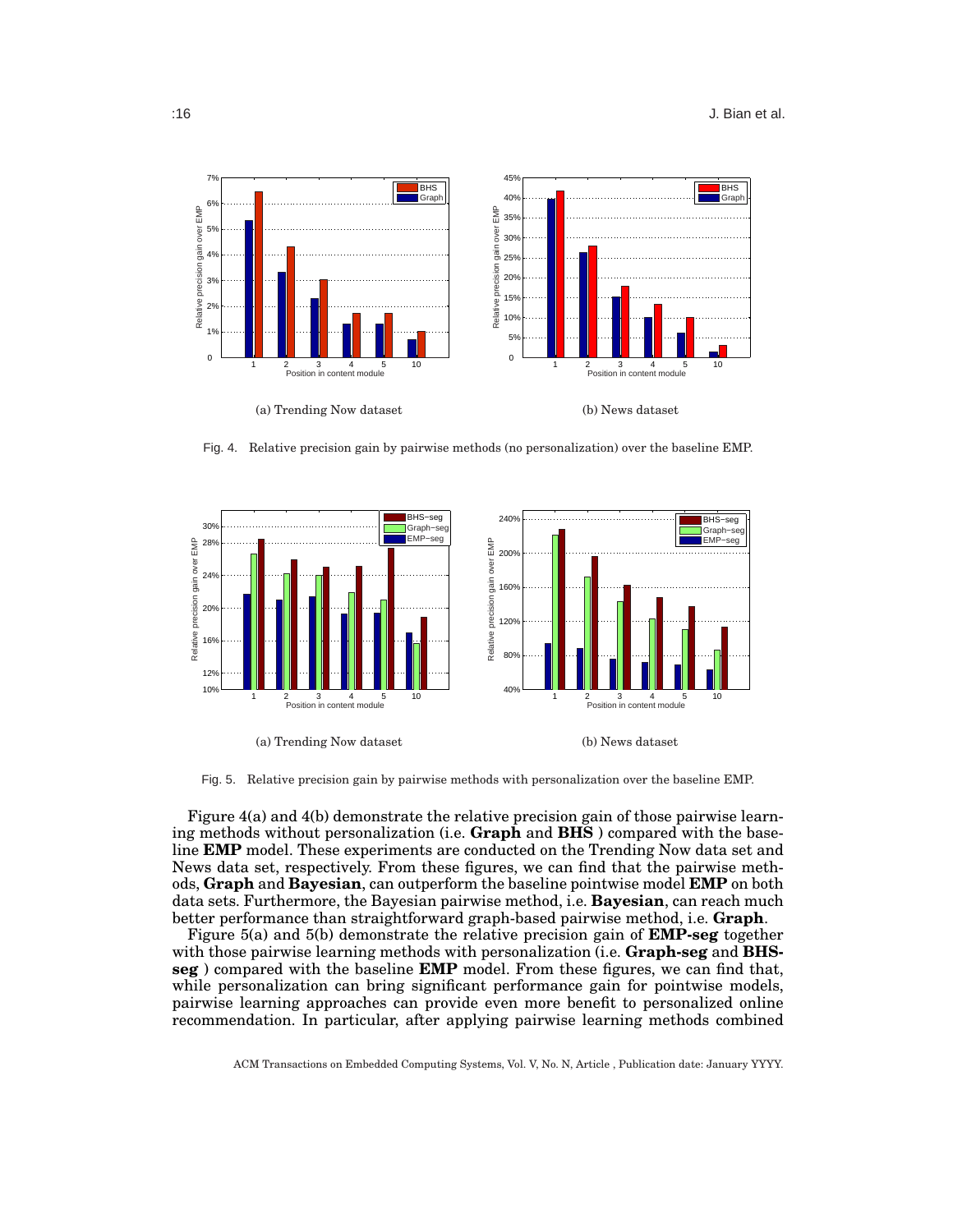with personalization in terms of user segmentation, we can observe that **Graph-seg** achieves about 21% and 126% precision gain on Position 1 over **Graph** on the Trending Now data set and News data set, respectively. And, the **BHS-seg** achieves about 19% and 112% precision gain on Position 1 over **BHS** on Trending Now data set and News data set, respectively. These figures also illustrate that the formalized Bayesian model can reach better performance than the graph-based pairwise learning method.

Note that applying pairwise learning methods can improve recommendation performance on News data set much more than on Trending Now data set. We hypothesize one of the major reasons is that, the size of News data set ( $\sim 10^7$ ) is much smaller than Trending Now data set ( $\sim 10^8$ ); it suffers more from sparse learning samples, and pairwise learning methods can significantly reduce the effect of this problem. We also consider this the reason that pairwise methods can benefit personalized recommendation more, since each user segment has fewer learning samples than the whole data set. Using News data set as an example, as shown in Figure 4(b) and 5(b), the relative precision gain of **BHS-seg** over **EMP-seg**, about 69%, is a bit larger than the gain of **BHS** over **EMP**, about 42%. We can observe the similar results on Trending Now data set or using graph based method instead of BHS method.

Table II. Relative precision gain by BHS over the state-of-the-art online recommendation method.

| ain | 70<br>2.04 | ᅩ |  |  |
|-----|------------|---|--|--|

In addition, we perform another experiment to compare the performance of our proposed pairwise learning methods with one state-of-the-art online recommendation method, i.e. PCS [Agarwal et al. 2012]. Table II reports the relative precision gain of **BHS-seg** over **PCS**. From this table, we can find that **BHS-seg** can outperform this personalized click shaping method. In particular, the relative precision gain by **BHS** over **PCS** is 2.32% at position 1 and 1.35% at position 10. The t-test result shows that the improvement are statistically significant (p-value ¡ 0.03). It implies that, though **PCS** has introduced very accurate modeling for personalization, it does not leverage the preference information between different content items, which plays a more important role in Web content optimization. Actually, in real commercial content recommendation system,  $1\%$  increment in terms of click precision is already a big improvement, which in practice can drive additional millions of clicks per day.

5.2.2. Robustness to Sparse Learning Samples. To verify that our new pairwise learning methodology is more robust to the problem of sparse learning samples, we conduct experiments to compare the precision decline against decreasing amount of learning samples for different recommendation models. Specifically, we reduce the amount of learning samples by randomly picking varying percentages of the whole data set, and evaluate the performance of different models on the reduced data set.

Figure 6 reports the relative precision decline for both pointwise model (**EMP-seg**) and pairwise learning method (**Graph-seg** and **BHS-seg**) against varying percentages of learning samples. From the figure, we can find that the performance of **EMP-seg** decreases drastically even when we remove only 20% learning samples, while **Graphseg** and **BHS-seg** stays higher performance until we remove more than 80% learning samples. Based on these results, we can find that pairwise learning methods are more robust to sparse learning samples than pointwise models, which indicates that pairwise learning methods are a better choice for personalized recommendation since there are sparser samples for learning personalized models.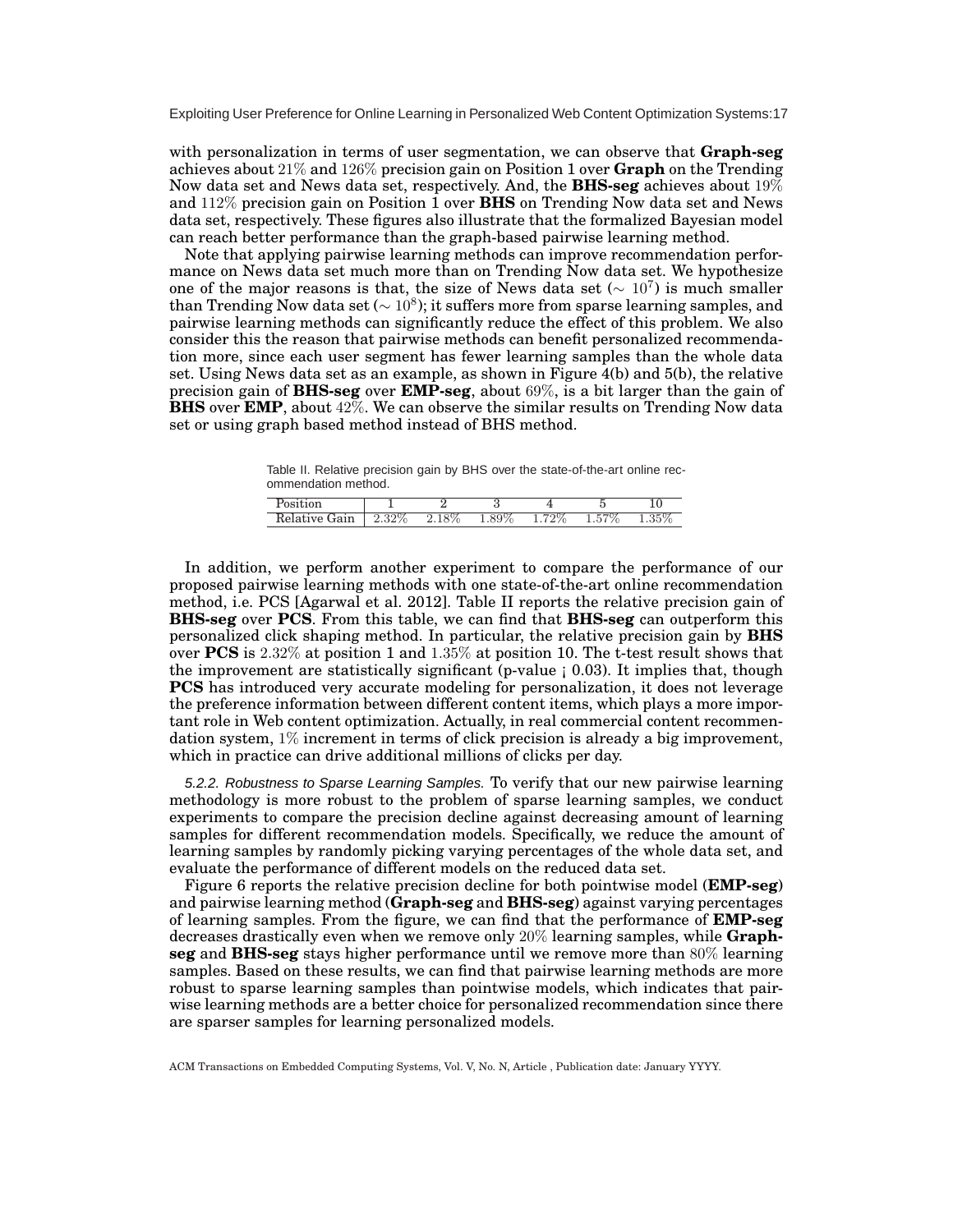

Fig. 6. Relative precision decline for both pointwise model and pairwise learning model against varying percentage of learning samples.



Fig. 7. The simplified Bayesian Hidden Score (BHS) model without considering temporal dynamics.

5.2.3. Effects of Dynamic Preferences. As mentioned before, we have modeled the temporal dynamics of user preferences in both graph-based and Bayesian pairwise learning algorithms. In this experiment, we show the influence of modeling temporal dynamics of user preferences on the performance of these two algorithms. In particular, we compare the performance of **Graph-seg** and **BHS-seg** modeling temporal dynamics of preferences to the performance of corresponding algorithms without modeling such temporal dynamics, respectively. With no consideration of temporal dynamics of user preference in **Graph-seg**, we can merely set  $\rho = 1$  in Eq. 2, while in **BHS-seg**, we can employ a simplified BHS model, as shown in Figure 7.

Figure 8 demonstrates relative precision gain of **Graph-seg** and **BHS-seg** modeling temporal dynamics of user preferences compared with the same algorithms without modeling such temporal dynamics over two dataset, respectively. From the figure, we can find that modeling temporal dynamics of user preference can give rise to increasing performance for both pairwise learning algorithms, and t-test show that the different is significant (p-value ¡ 0.05). We can also find that **BHS-seg** is more sensitive to temporal dynamics of user preference. All of these imply that it is necessary to model the temporal dynamics of user preferences into the pairwise learning for Web content optimization.

5.2.4. Effects of Position-Sensitive Preferences. We now investigate the effects of applying position-sensitive preferences on pairwise learning methods. As mentioned in Sec-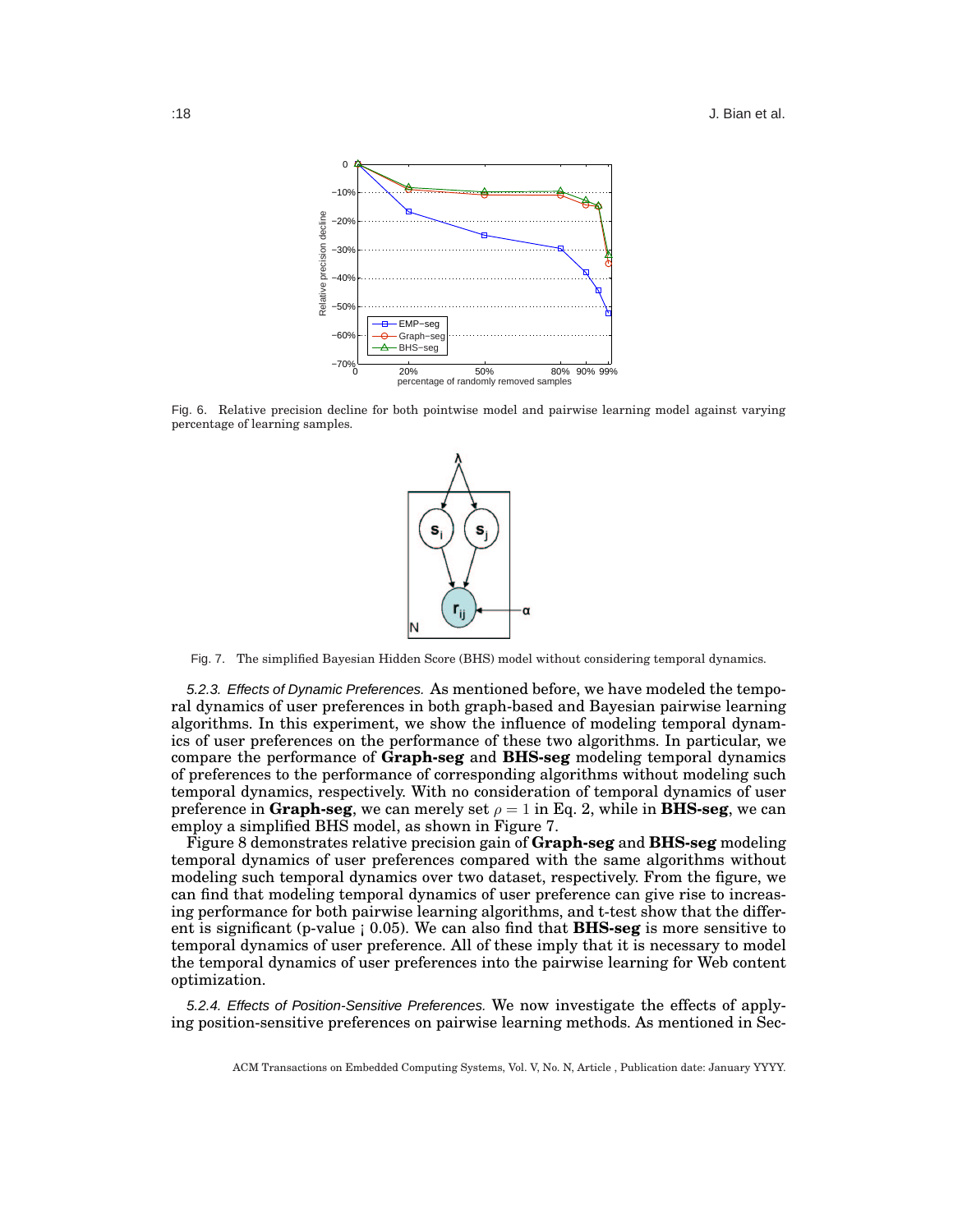

Fig. 8. Relative precision gain by pairwise algorithms with modeling temporal dynamics of user preferences over the same algorithms without modeling such temporal dynamics

tion 4.1, we employ all preferences without considering the difference in click position in our pairwise learning methods. However, many previous works have studied position-sensitive preference extraction, e.g. '*skip-above*' and '*skip-next*' strategies [Joachims et al. 2005], which are effective in the context of ranking for search. In this experiment, we study if such position-sensitive preferences are effective as well for Web content optimization on Web portals. Specifically, we compare the performance of our proposed pairwise learning algorithms using all preferences with the same algorithms using only preferences based on '*skip-above*' and '*skip-next*' strategies.

Figure 9 illustrates relative precision gain of **Graph-seg** and **BHS-seg** using only preferences based on '*skip-above*' and '*skip-next*' strategies over the same algorithms using all preferences. From the figure, we can find that, using merely preferences generated by '*skip-above*' and '*skip-next*' strategies cannot increase the performance of content optimization but even results in declining recommendation performance. We hypothesize the reasons as: First, unlike a long ranked list of search results, one content module usually occupies a small area of the portal webpage, the content items in which could be all browsed with quick scan; Second, as shown in Figure 1, content modules may have more complex organization for presentation rather than an ordered list; Moreover, using only preferences based on '*skip-above*' and '*skip-next*' could cause insufficiency of learning samples. Therefore, traditional position-sensitive preference extraction in search may not be effective in content optimization on Web portals. Exploring better methods for position-sensitive preference extraction is not the focus of this work, we leave this topic as future work.

In summary, our experimental results have demonstrated that: 1) Pairwise learning methodology can achieve much better performance for online recommendation than pointwise modeling methodology; 2) Pairwise learning methods are more robust to sparse learning samples than pointwise models, which indicates its advantage to be applied for personalized recommendation since there are sparser samples for learning personalized models; 3) Temporal dynamics of user preferences are important factors to improve pairwise recommendation models; 4) Straightforward position-sensitive strategies, popular used in Web search, are not quite effective to select preferences that are more critical to build pairwise recommendation models.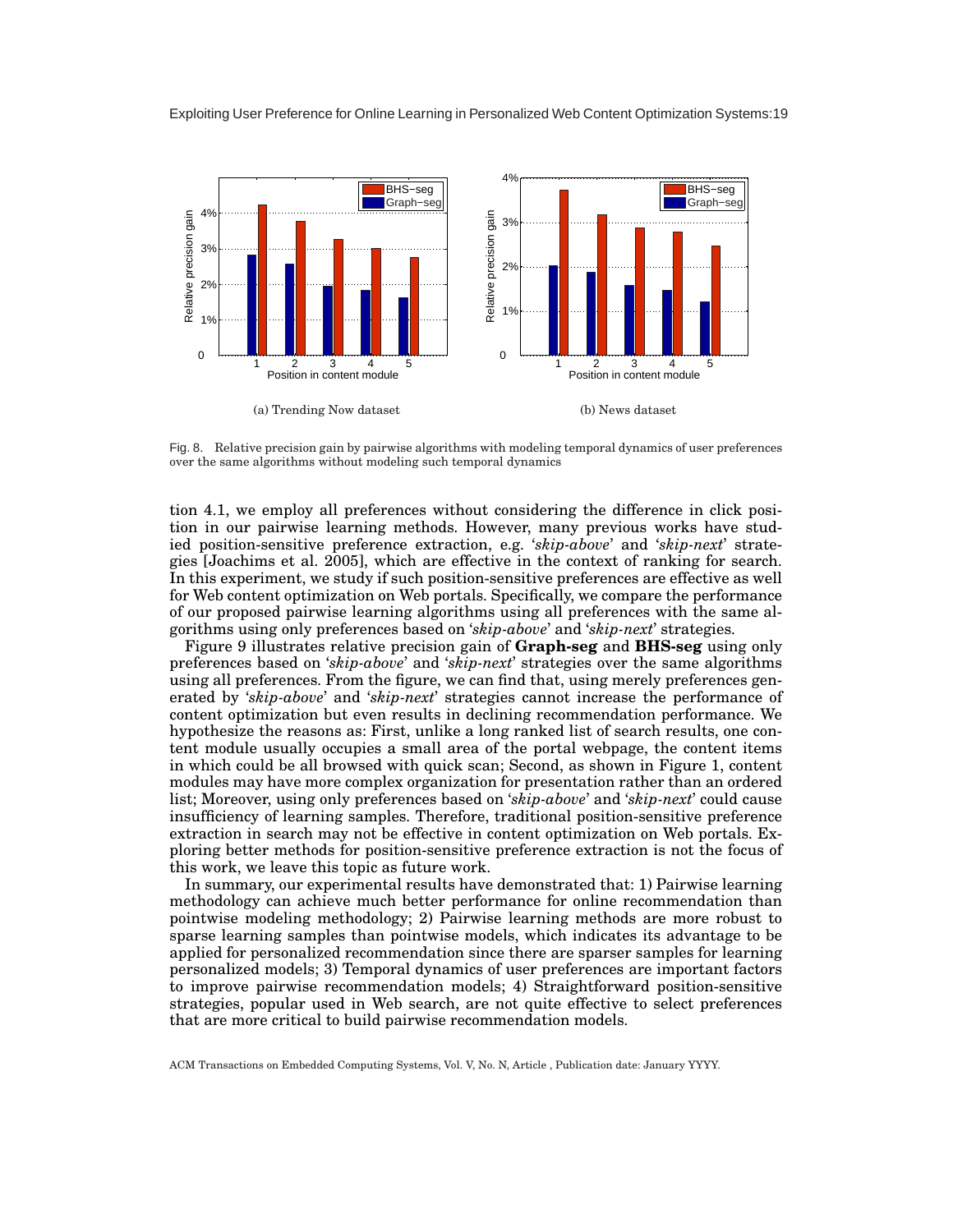

Fig. 9. Relative precision gain by pairwise algorithms using only preferences based on '*skip-above*' and '*skip-next*' strategies over the same algorithms using all preferences.

### **6. DISCUSSIONS**

To complement the empirical findings in the previous section, this section aims at providing theoretical insights that further justify the advantages of pairwise approaches over pointwise ones. To make the discussion concrete and free from notation clutter, we take a more careful look at the EMP method with the simplification of  $w = 1$ ; the validity of our conclusions should not be affected when  $w < 1$ .

### **1. Robustness to sparse learning samples:**

The first issue with pointwise methods like EMP is the need for large amount of training data in order to obtain reliable CTR estimates. To see this, consider an item with CTR p, which is estimated by  $\hat{p} = c/n$  in EMP, where c and n are the observed clicks and views of that item in the data. While  $\hat{p}$  is unbiased in the sense that  $\mathbb{E}[\hat{p}] = p$ , standard results from statistics and learning theory (e.g., [Kearns and Vazirani 1994]) imply that the relative error,  $|p - \hat{p}|/p$ , is on the order of  $1/\sqrt{np}$ , and the bound is tight up to a constant.

Now suppose we have two items whose CTRs are  $p_1$  and  $p_2$ , and the relative difference is  $\rho = |p_1 - p_2| / \max\{p_1, p_2\}$ . To ensure the EMP estimates  $\hat{p}_1$  and  $\hat{p}_2$  preserve the same order as  $p_1$  and  $p_2$  (so that the right recommendation can be made), roughly  $\rho^{-2}(p_1^{-1}+p_2^{-1})$  samples are needed. In many Internet applications like those studied in the previous section, CTRs are usually quite low, and the relative difference  $\rho$  can be small as well. All these factors contribute to the requirement of large data size, and provide insights that predict when EMP is likely to suffer when data is sparse.

In contrast, pairwise methods are able to take advantage of the implicit preference information from clicks, which can be used to refine a recommendation models even for non-clicked items. More formally, the  $(i, j)$  entry in the transition matrix built in the PageRank-like algorithm indicates the probability a user prefers item  $j$  over  $i$ . Under a reasonable assumption that the ratio  $P(i, j)/P(j, i)$  equals  $x(j)/x(i)$  for some attractiveness scores  $x(\cdot)$  that is not necessarily the CTR, we can prove that the computed PageRank score  $s(i)$  will be proportional to  $x(i)$ . Furthermore, how fast the PageRank score  $s(i)$  converges to the "correct value",  $x(i)/\sum_j x(j),$  depends on the condition number that describes how sensitive  $s$  is to errors in the transition matrix [Cho and Meyer 2001]. While it is non-trivial to compare to EMP, preliminary simulation (not reported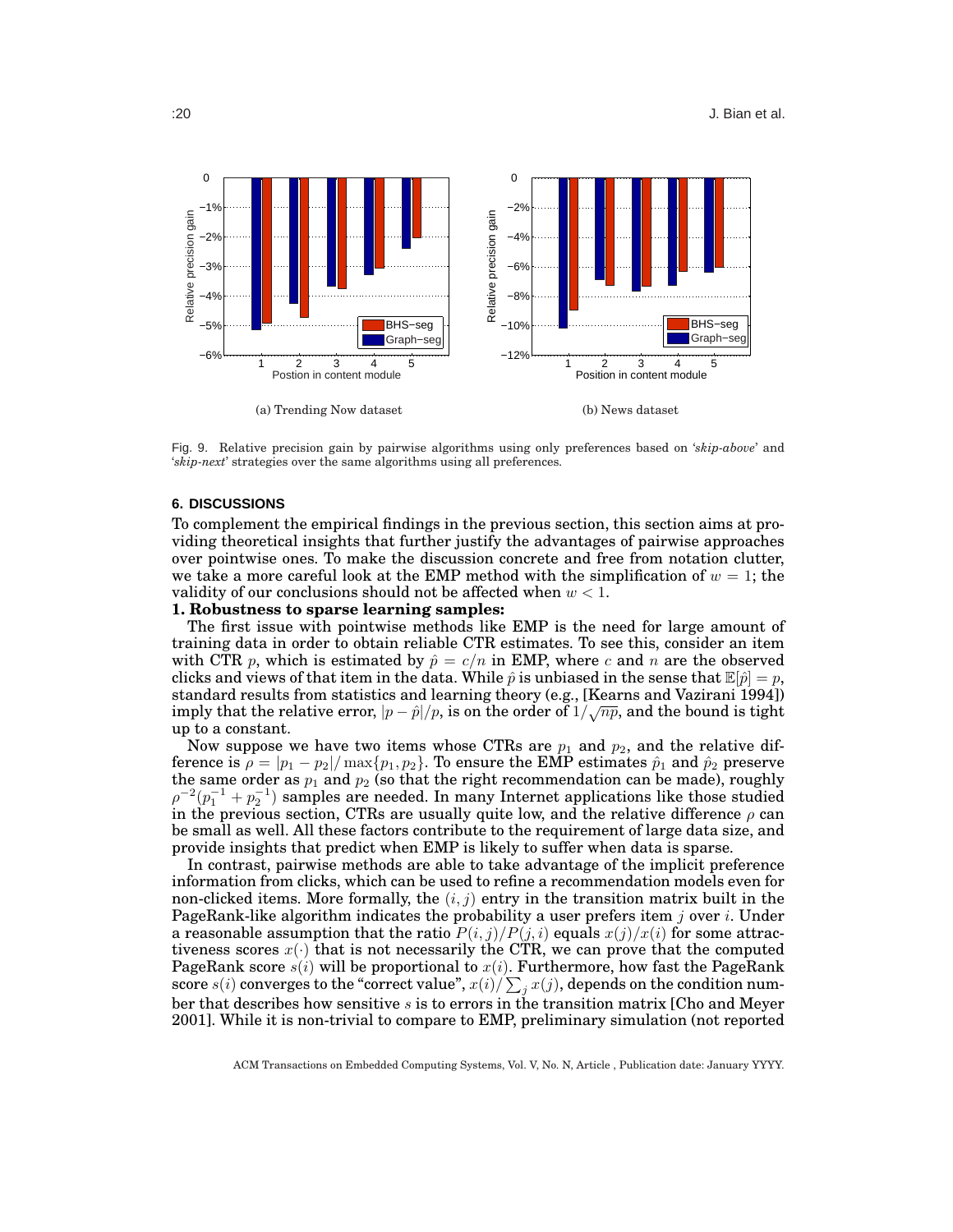in the present paper) verifies the greater robustness of pairwise methods. Finally, the  $\rho$  parameter in Algorithm 1 may also be used to control the bias/variance trade-off in our graph-based method.

## **2. Robustness to inconsistency caused by interaction of displayed items:**

An even more serious problem is the inconsistency of EMP caused by *interaction* of displayed items. As an example, when a user visits the TrendingNow Module and sees a list of recommended queries, she would compare the candidate queries subconsciously and click on the most interesting one (if she decides to click at all). Clearly, the CTR of an item can depend on what *other* items are displayed in that module; in other words, *there is a competition for user attention among displayed items*.

Suppose we have two items i and j, whose CTR estimates in EMP are robustly obtained from a large amount of data and satisfy  $\hat{p}_i > \hat{p}_j$ . Can we then infer item *i* is better than  $i$ ? The answer is no, unfortunately—it may just be the case that i has been displayed with good items *more often* than j. Thus, a direct comparison between  $\hat{p}_i$  and  $\hat{p}_i$  in EMP can be misleading, since the critical interaction information is missing. It should be noted that the use of a random learning bucket (Section 3.1) does not eliminate the inconsistency, since an item can be added to or removed from the candidate pool at any moment.

In contrast, pairwise methods do not suffer the same problem. The  $(i, j)$  entry in the transition matrix captures the *relative* quality between  $i$  and  $j$ , which is independent (or at most weakly dependent) of what other items are displayed. Computing the PageRank score from the transition matrix becomes the process of identifying individual items' quality measure from pairwise ranking results, a problem closely related to the NP-hard minimum feedback arc set problem [Alon 2006].

## **7. CONCLUSIONS AND FUTURE WORK**

In this paper, we have proposed a new pairwise learning methodology for Web portal content optimization, where the pairwise preferences are extracted based on users actions on content items. With thorough analysis and discussions, we gained a deeper understanding of the advantages of this new methodology over state-of-the-art methods. To apply this pairwise learning approach to real online recommender system, we introduced two specific pairwise learning algorithms, a straightforward graph based algorithm and a more formalized Bayesian modeling one. Experiments on two largescale data sets, collected from content modules of a real-world portal website, demonstrated that the pairwise learning methods can achieve significant improvement in terms of a precision metric over the baseline pointwise models. Further analysis illustrated that the new pairwise methods can be more beneficial to personalized recommendation than pointwise model since the pairwise methods are more robust to the problem of sparse learning samples.

In the future, we are interested in exploring more user behavior based features to build the pairwise learning methods. We also aim at studying how to better interpret user actions into preference by considering the position bias and users' browsing habits. Moreover, we plan to explore other common model assumption other than Gaussian for building the Bayesian Hidden Score model. Last but not least, we will explore how to replace the proposed scoring model by a factorization model.

### **REFERENCES**

AGARWAL, D., CHEN, B.-C., AND ELANGO, P. 2009. Spatio-temporal models for estimating click-through rate. In *Proc. of WWW*.

AGARWAL, D., CHEN, B.-C., AND ELANGO, P. 2010. Fast online learning through offline initialization for time-sensitive recommendation. In *Proc. of KDD*.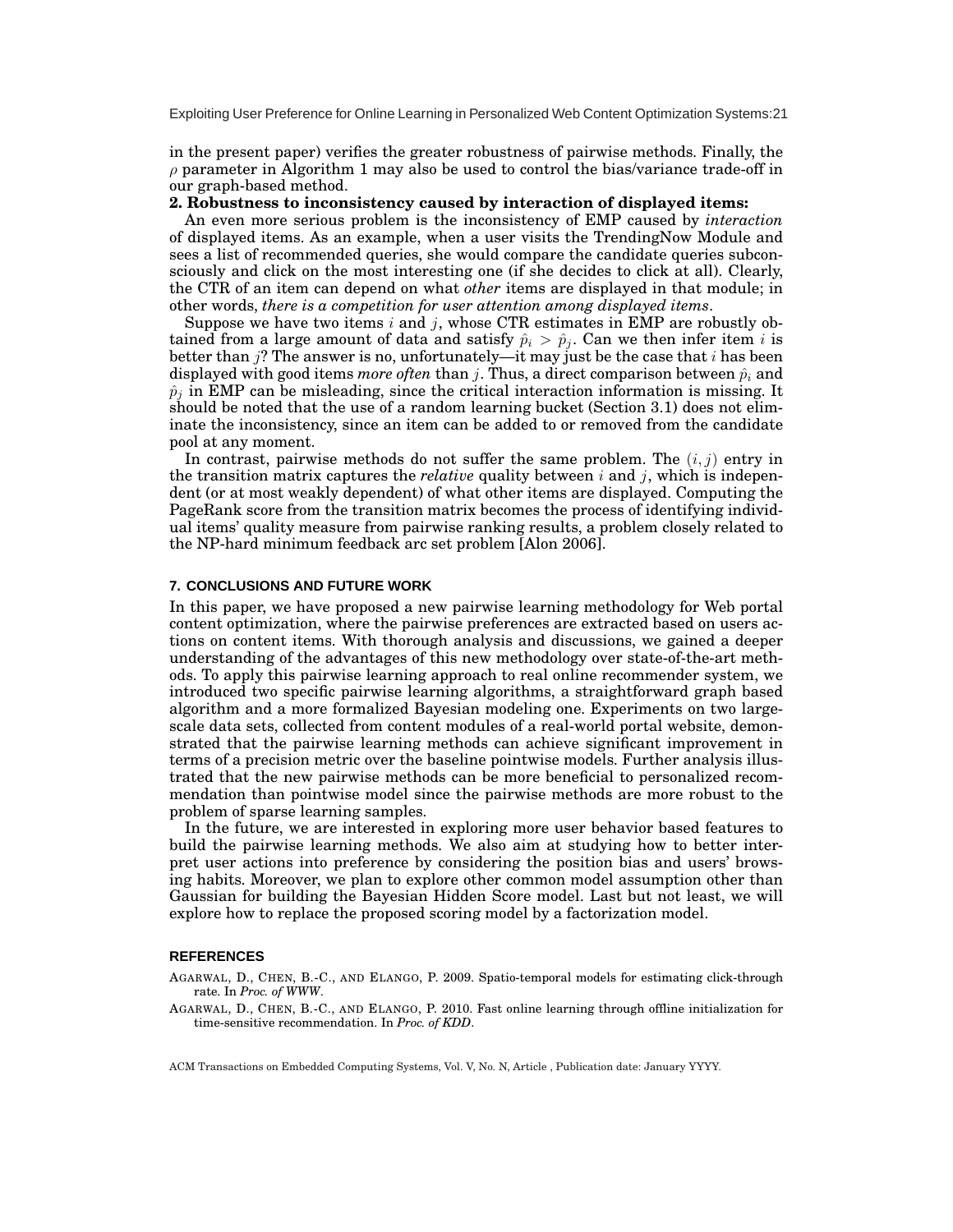- AGARWAL, D., CHEN, B.-C., ELANGO, P., MOTGI, N., PARK, S.-T., RAMAKRISHNAN, R., ROY, S., AND ZACHARIAH, J. 2008. Online models for content optimization. In *NIPS*.
- AGARWAL, D., CHEN, B.-C., ELANGO, P., AND WANG, X. 2012. Personalized click shaping through lagrangian duality for online recommendation. In *Proc. of SIGIR*.
- AHN, J., BRUSILOVSKY, P., GRADY, J., HE, D., AND SYN, S. Y. 2007. Open user profiles for adaptive news systems: help or harm? In *Proc. of WWW*.
- ALON, N. 2006. Ranking tournaments. *SIAM Journal on Discrete Mathematics 20,* 1, 137–142.
- BILLSUS, D. AND PAZZANI, M. 2007. Adaptive news access. In *The Adaptive Web Methods and Strategies of Web Personalization*.
- BRODER, A. 2008. Computational advertising and recommender systems. In *Proc. of RecSys*.
- BURGES, C., SHAKED, T., RENSHAW, E., LAZIER, A., DEEDS, M., HAMILTON, N., AND HULLENDER, G. 2005. Learning to rank using gradient descent. In *ICML*.
- CANDES, E. AND RECHT, B. 2008. Exact matrix completion via convex optimization. *Found. of Comput. Math. 9*, 717–772.
- CHO, G. E. AND MEYER, C. D. 2001. Comparison of perturbation bounds for the stationary distribution of a Markov chain. *Linear Algebra and Its Applications 335,* 1–3, 137–150.
- CHU, W., PARK, S. T., BEAUPRE, T., MOTGI, N., AND PHADKE, A. 2009. A case study of behavior-driven conjoint analysis on yahoo! front page today module. In *Proc. of KDD*.
- DAS, A., DATAR, M., GARG, A., AND RAJARAM, S. 2007. Google news personalization: scalable online collaborative filtering. In *Proc. of WWW*.
- DONG, A., BIAN, J., HE, X., REDDY, S., AND CHANG, Y. 2011. User action interpretation for personalized content optimization in recommender systems. In *Proc. of CIKM*.
- FREUND, Y., IYER, R. D., SCHAPIRE, R. E., AND SINGER, Y. 1998. An efficient boosting algorithm for combining preferences. *Proc. of ICML*.
- GABRILOVICH, E., DUMAIS, S., AND HORVITZ, E. 2004. Newsjunkie: providing personalized newsfeeds via analysis of information novelty. In *Proc. of WWW*.
- HERLOCKER, J. L., KONSTAN, J. A., BORCHERS, A., AND RIEDL, J. 1999. An algorithmic framework for performing collaborative filtering. In *Proc. of SIGIR*.
- HOFMANN, T. AND PUZICHA, J. 1999. Latent class models for collaborative filtering. In *Proc. of IJCAI*.
- JIN, R., CHAI, J. Y., AND SI, L. 2004. An automatic weighting scheme for collaborative filtering. In *Proc. of SIGIR*.
- JOACHIMS, T. 2002. Optimizing search engines using clickthrough data. In *Proc. of KDD*.
- JOACHIMS, T., GRANKA, L., PAN, B., HEMBROOKE, H., AND GAY, G. 2005. Accurately interpreting clickthrough data as implicit feedback. In *Proc. of SIGIR*.
- KANAGAL, B., AHMED, A., PANDEY, S., JOSIFOVSKI, V., YUAN, J., AND GARCIA-PUEYO, L. 2012. Supercharging recommender systems using taxonomies for learning user purchase behavior. In *VLDB*.
- KEARNS, M. J. AND VAZIRANI, U. V. 1994. *An Introduction to Computational Learning Theory*. MIT Press.
- KONSTAN, J. A., MILLER, B. N., MALTZ, D., HERLOCKER, J. L., GORDON, L. R., AND RIEDL, J. 1997. Grouplens: applying collaborative filtering to usenet news. In *Communications of the ACM*.
- KOREN, Y. 2008. Factorization meets the neighborhood: A multifaceted collaborative filtering model. In *KDD*.
- KOREN, Y. 2009. Collaborative filtering with temporal dynamics. In *KDD*.
- LI, L., CHU, W., LANGFORD, J., AND SCHAPIRE, R. E. 2010. A contextual-bandit approach to personalized news article recommendation. In *Proc. of WWW*.
- LIU, T.-Y. 2009. *Learning to Rank for Information Retrieval*. Foundations and Trends in Information Retrieval.
- MELVILLE, P., MOONEY, R. J., AND NAGARAJAN, R. 2002. Content-boosted collaborative filtering for improved recommendations. In *Proc. of AAAI*.
- RENDLE, S., FREUDENTHALER, C., GANTNER, Z., AND SCHMIDT-THIEME, L. 2009. BPR: Bayesian personalized ranking from implicit feedback. In *UAI*.
- RENDLE, S., FREUDENTHALER, C., AND SCHMIDT-THIEME, L. 2010. Factorizing personalized markov chains for next-basket recommendation. In *Proc. of WWW*.
- RICHARDSON, M., DOMINOWSKA, E., AND RAGNO, R. 2007. Predicting clicks: estimating the click-through rate for new ads. In *Proc. of WWW*.
- SREBRO, N., RENNIE, J., AND JAAKKOLA, T. 2005. Maximum-margin matrix factorization. In *NIPS*.